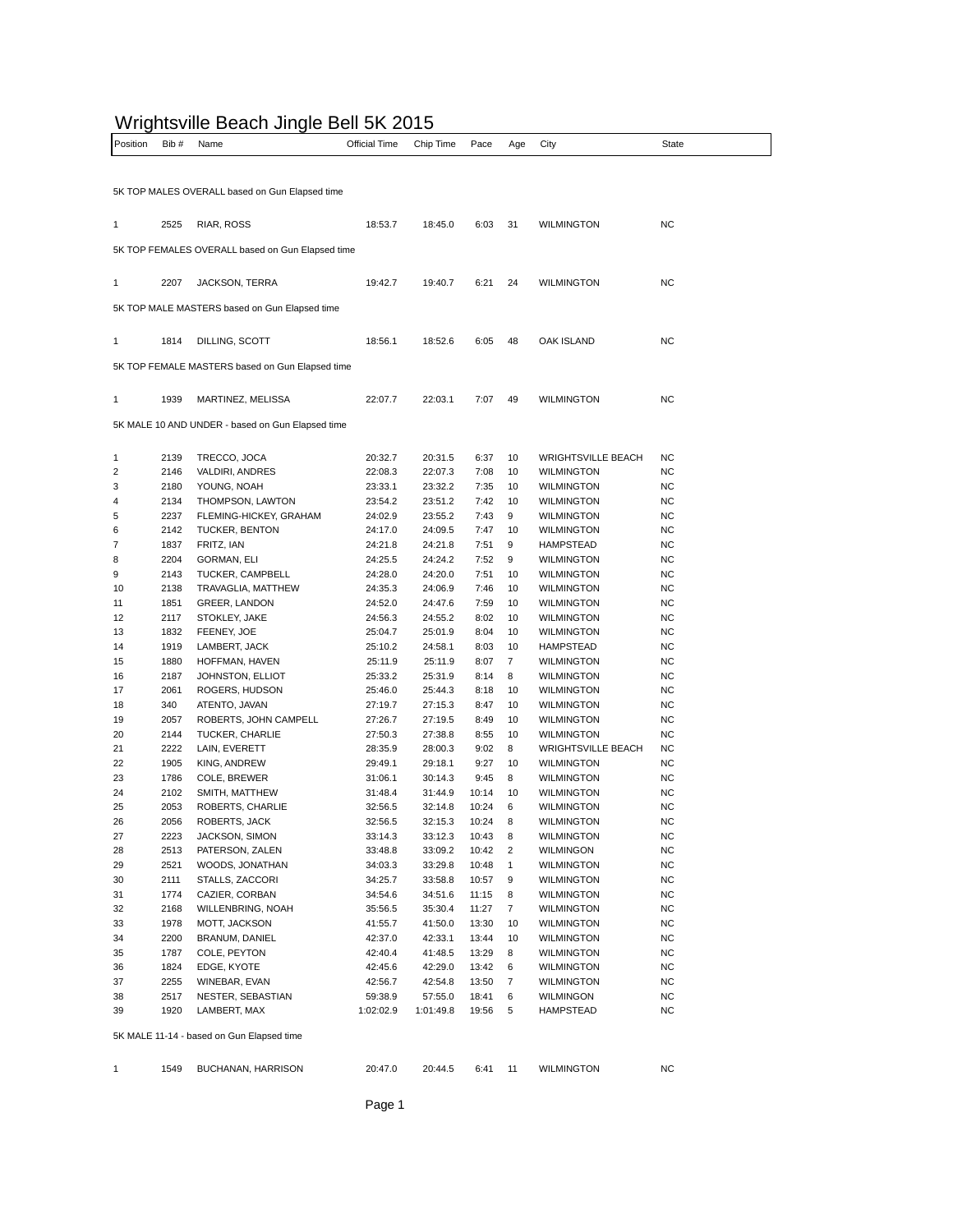| Position | Bib # | Name                                      | Official Time | Chip Time | Pace  | Age | City                      | State     |
|----------|-------|-------------------------------------------|---------------|-----------|-------|-----|---------------------------|-----------|
| 2        | 1909  | KITE, EVAN                                | 21:17.9       | 21:13.7   | 6:51  | 14  | <b>WILMINGTON</b>         | ΝC        |
| 3        | 2098  | SMITH, CALEB                              | 21:56.9       | 21:51.5   | 7:03  | 11  | WILMINGTON                | <b>NC</b> |
| 4        | 2064  | ROOKER, JASON                             | 21:59.5       | 21:47.7   | 7:02  | 13  | <b>CASTLE HAYNE</b>       | ΝC        |
| 5        | 2041  | BALDERSON, CHRISTOPHER                    | 22:03.8       | 22:02.6   | 7:06  | 14  | WILMINGTON                | ΝC        |
| 6        | 1922  | LANGHORST, JOEY                           | 23:30.7       | 23:28.8   | 7:34  | 12  | CAROLINA BEACH            | ΝC        |
| 7        | 2224  | JACKSON, LUKE                             | 24:12.1       | 24:11.4   | 7:48  | 11  | <b>WILMINGTON</b>         | ΝC        |
| 8        | 2263  | MORGAN, JOSEPH                            | 24:13.0       | 24:11.1   | 7:48  | 12  | <b>WILMINGTON</b>         | ΝC        |
| 9        | 2265  | SPEAR, MAKALA                             | 24:13.0       | 24:12.0   | 7:48  | 11  | WILMINGTON                | ΝC        |
| 10       | 1773  | CAZIER, CHARLES                           | 27:19.7       | 27:16.4   | 8:48  | 11  | <b>WILMINGTON</b>         | ΝC        |
| 11       | 2127  | TANNER, CARTER                            | 27:31.1       | 27:28.6   | 8:52  | 12  | WILMINGTON                | ΝC        |
| 12       | 1936  | MARSHALL, JACK                            | 28:02.7       | 28:02.7   | 9:03  | 12  | <b>WILMINGTON</b>         | ΝC        |
| 13       | 2211  | FIELDS, GIDEON                            | 28:06.7       | 27:13.0   | 8:47  | 11  | <b>WILMINGTON</b>         | ΝC        |
| 14       | 834   | BATCHELOR, JAKOB                          | 28:32.2       | 28:17.1   | 9:07  | 13  | <b>WILMINGTON</b>         | ΝC        |
| 15       | 1766  | CANNY, RYAN                               | 37:42.1       | 37:37.2   | 12:08 | 11  | <b>WILMINGTON</b>         | ΝC        |
| 16       | 1886  | HUNT, TYE                                 | 37:57.4       | 37:53.0   | 12:13 | 11  | <b>WILMINGTON</b>         | ΝC        |
| 17       | 2108  | SPIKE, PRESTON                            | 40:40.1       | 40:35.8   | 13:05 | 11  | <b>WILMINGTON</b>         | ΝC        |
| 18       | 1316  | <b>BRAUN, ANDREW</b>                      | 41:59.0       | 41:48.3   | 13:29 | 12  |                           |           |
| 19       | 2216  | THOMPSON, MASON                           | 42:08.2       | 41:19.9   | 13:20 | 11  | <b>WILMINGTON</b>         | ΝC        |
| 20       | 2279  | BOLDEN, ADAM                              | 42:56.4       | 42:53.6   | 13:50 | 11  | <b>JACKSONVILLE</b>       | ΝC        |
| 21       | 2254  | WINEBAR, CAMERON                          | 44:05.8       | 44:04.2   | 14:13 | 11  | WILMINGTON                | ΝC        |
| 22       | 2081  | SCHNEIDER, SAM                            | 45:59.7       | 45:58.2   | 14:50 | 12  | <b>WILMINGTON</b>         | ΝC        |
| 23       | 1926  | LEONARD, BRENNAN                          | 45:59.7       | 45:58.6   | 14:50 | 12  | <b>WILMINGTON</b>         | <b>NC</b> |
|          |       | 5K MALE 15-19 - based on Gun Elapsed time |               |           |       |     |                           |           |
| 1        | 1879  | HOFFMAN, DESTIN                           | 19:28.2       | 19:22.7   | 6:15  | 15  | <b>WILMINGTON</b>         | ΝC        |
| 2        | 2082  | SCHNEIDER, WILL                           | 19:57.7       | 19:56.0   | 6:26  | 16  | WILMINGTON                | ΝC        |
| 3        | 1242  | BORNTRAGER, NOAH                          | 23:01.3       | 22:06.1   | 7:08  | 19  | <b>WILMINGTON</b>         | ΝC        |
| 4        | 1589  | <b>BUID, GIOVANNI</b>                     | 25:02.8       | 24:57.6   | 8:03  | 16  | WILMINGTON                | ΝC        |
| 5        | 2066  | ROOKER, SAMUEL                            | 27:08.0       | 26:40.9   | 8:36  | 15  | CASTLE HAYNE              | ΝC        |
| 6        | 2215  | THOMPSON, COLE                            | 42:12.8       | 41:23.2   | 13:21 | 16  | WILMINGTON                | <b>NC</b> |
|          |       | 5K MALE 20-24 - based on Gun Elapsed time |               |           |       |     |                           |           |
| 1        | 2249  | BELCHER, AARON                            | 30:59.8       | 29:58.3   | 9:40  | 23  | <b>HAMPSTEAD</b>          | ΝC        |
| 2        | 2270  | COPE, COLLIN                              | 39:58.3       | 39:10.8   | 12:38 | 24  | CHARLESTON                | SC        |
| 3        | 2511  | SCOTT, GLENN                              | 47:32.7       | 46:52.1   | 15:07 | 24  | RALEIGH                   | ΝC        |
|          |       | 5K MALE 25-29 - based on Gun Elapsed time |               |           |       |     |                           |           |
| 1        | 1860  | HALLIGAN, DAN                             | 23:46.7       | 23:01.2   | 7:25  | 25  | <b>WRIGHTSVILLE BEACH</b> | ΝC        |
| 2        | 1853  | <b>GROSECLOSE, MICHAEL</b>                | 24:21.7       | 24:13.0   | 7:49  | 28  | <b>WILMINGTON</b>         | ΝC        |
| 3        | 2501  | LAYMON, ZACH                              | 24:21.9       | 24:12.5   | 7:48  | 26  | WILMINGON                 | ΝC        |
| 4        | 544   | BARKER, MATTHEW                           | 25:33.8       | 25:21.0   | 8:11  | 29  | <b>WILMINGTON</b>         | NC        |
| 5        | 2106  | SPEIGHT, ALEX                             | 26:20.2       | 25:22.0   | 8:11  | 27  | <b>WILMINGTON</b>         | <b>NC</b> |
| 6        | 2135  | TOVE-WHITE, AARON                         | 30:09.8       | 29:59.6   | 9:40  | 28  | HOLLY SPRINGS             | <b>NC</b> |
| 7        | 1932  | LYONS, JAY                                | 33:33.0       | 32:37.0   | 10:31 | 29  | <b>WILMINGTON</b>         | NC        |
| 8        | 2070  | RUAYA, PHILIP                             | 33:59.2       | 33:10.6   | 10:42 | 28  | <b>LEAGUE CITY</b>        | ТX        |
| 9        | 1903  | KESLER, ALEXANDER                         | 35:30.0       | 34:34.2   | 11:09 | 27  | <b>WILMINGTON</b>         | NC        |
| 10       | 2043  | PUNG, JORDAN                              | 37:19.8       | 36:58.4   | 11:55 | 27  | GREENVILLE                | ΝC        |
| 11       | 1805  | DANIEL, MICHAEL                           | 40:07.8       | 39:39.6   | 12:47 | 25  | <b>WILMINGTON</b>         | NC        |
| 12       | 2526  | COOPER, SEAN                              | 42:39.0       | 42:06.5   | 13:35 | 27  | <b>WILMINGTON</b>         | <b>NC</b> |
|          |       | 5K MALE 30-34 - based on Gun Elapsed time |               |           |       |     |                           |           |
| 1        | 2184  | ZAFIRIS, GEORGE                           | 21:48.9       | 21:46.4   | 7:01  | 34  | <b>WILMINGTON</b>         | NC        |
| 2        | 2508  | HOKE, RYAN                                | 26:53.4       | 26:41.4   | 8:36  | 34  | WILMINGON                 | NC        |
| 3        | 1883  | HRIBAR, MATTHEW                           | 28:43.3       | 27:41.4   | 8:56  | 32  | WINNABOW                  | ΝC        |
| 4        | 1831  | FAVORITO, MICHAEL                         | 31:10.2       | 30:00.9   | 9:41  | 34  | <b>WILMINGTON</b>         | ΝC        |
| 5        | 1663  | BULLARD, BRIAN                            | 33:24.6       | 32:41.4   | 10:33 | 30  | <b>WILMINGTON</b>         | NC        |
| 6        | 1881  | HOLDER, PATRICK                           | 34:23.3       | 33:39.0   | 10:51 | 32  | <b>WILMINGTON</b>         | NC        |
| 7        | 2125  | SWEENEY, DON                              | 34:45.6       | 33:52.2   | 10:55 | 34  | <b>WILMINGTON</b>         | ΝC        |
| 8        | 2089  | SHAFER, RYAN                              | 35:09.4       | 34:14.1   | 11:03 | 30  | WILMINGTON                | ΝC        |
| 9        | 1843  | GODWIN, CHRISTOPHER                       | 43:07.8       | 42:32.0   | 13:43 | 30  | WILMINGTON                | NC        |
|          |       |                                           |               |           |       |     |                           |           |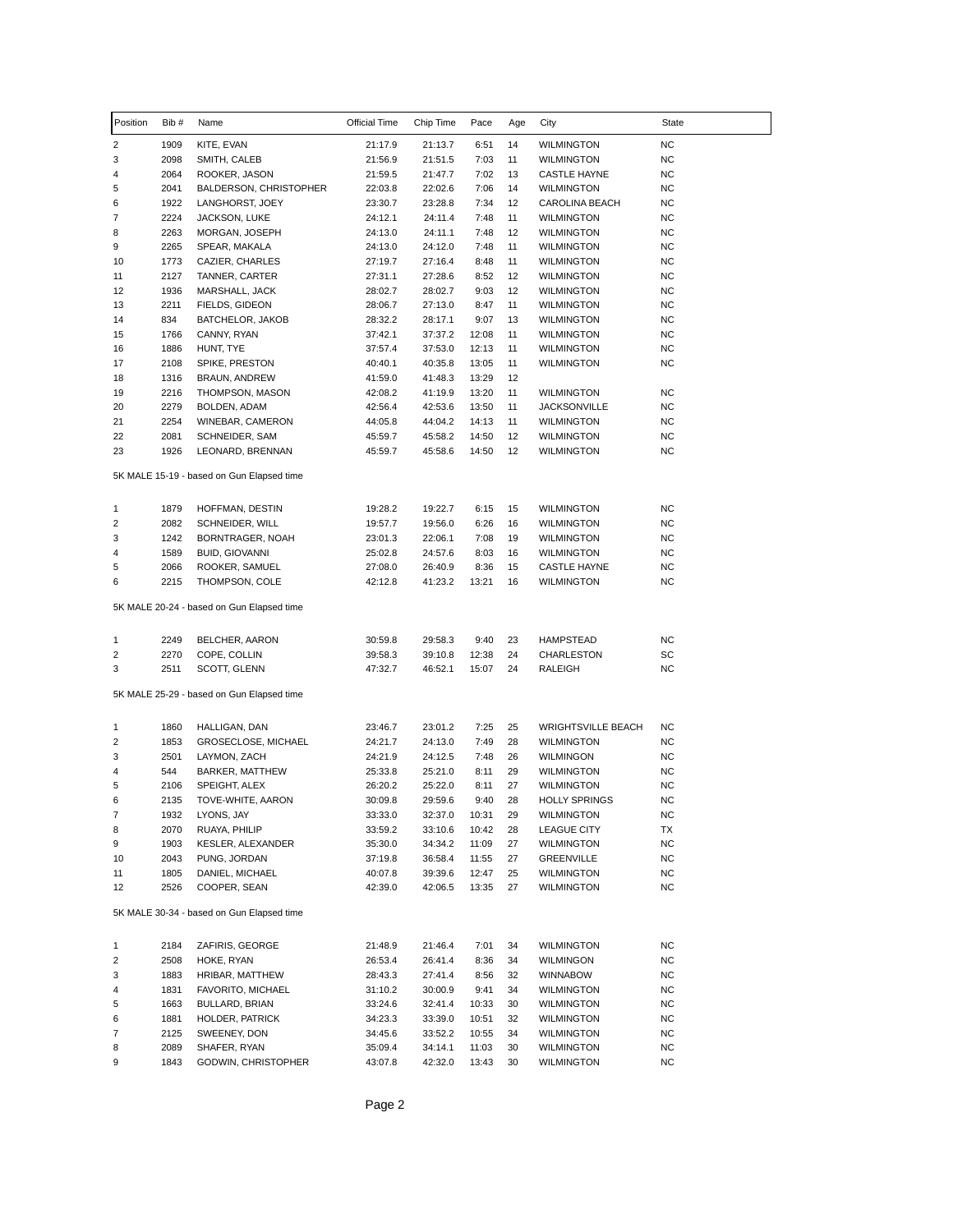| Position                | Bib #        | Name                                                       | Official Time      | Chip Time            | Pace         | Age | City                           | State     |
|-------------------------|--------------|------------------------------------------------------------|--------------------|----------------------|--------------|-----|--------------------------------|-----------|
|                         |              | 5K MALE 35-39 - based on Gun Elapsed time                  |                    |                      |              |     |                                |           |
| 1                       | 2075         | SCARLETTO, DAVID                                           | 22:08.9            | 22:02.6              | 7:06         | 39  | WILMINGTON                     | NC        |
| $\overline{\mathbf{c}}$ | 1767         | CAPRARO, RON                                               | 24:32.8            | 23:36.3              | 7:37         | 38  | <b>WILMINGTON</b>              | <b>NC</b> |
| 3                       | 1912         | KNIGHT, MATTHEW                                            | 24:53.1            | 24:38.8              | 7:57         | 36  | <b>WILMINGTON</b>              | NC        |
| 4                       | 1878         | HOFFMAN, CRAIG                                             | 25:12.3            | 25:12.3              | 8:08         | 38  | <b>WILMINGTON</b>              | NC        |
| 5                       | 2250         | JOHNSON, CHRIS                                             | 25:35.0            | 24:33.8              | 7:55         | 35  | LELAND                         | NC        |
| 6                       | 1913         | KOZOL, ANTHONY                                             | 25:36.1            | 25:17.0              | 8:09         | 37  | <b>WILMINGTON</b>              | NC        |
| 7                       | 2123         | SWANSON, JEFF                                              | 25:57.2            | 25:17.6              | 8:09         | 38  | <b>WILMINGTON</b>              | <b>NC</b> |
| 8                       | 1892         | JAGUTIS, JARED                                             | 26:23.7            | 26:12.9              | 8:27         | 35  | WILMINGTON                     | <b>NC</b> |
| 9                       | 2122         | SVAB, NICHOLAS                                             | 26:50.9            | 26:50.9              | 8:39         | 37  | WILMINGTON                     | <b>NC</b> |
| 10                      | 1840         | GARCIA, LUIS                                               | 27:13.0            | 27:07.0              | 8:45         | 36  | <b>WILMINGTON</b>              | NC        |
| 11                      | 2206         | QUADRIO, BRIAN                                             | 29:06.1            | 28:58.0              | 9:21         | 35  | <b>WILMINGTON</b>              | NC        |
| 12                      | 1907         | <b>KING, MARCUS</b>                                        | 29:49.2            | 29:19.1              | 9:27         | 38  | <b>WILMINGTON</b>              | <b>NC</b> |
| 13                      | 1987         | NOBLES, ASHLEY                                             | 31:45.4            | 31:45.4              | 10:15        | 39  | <b>RIEGELWOOD</b>              | NC        |
| 14                      | 2068         | ROWLETT, BRANDON                                           | 32:06.5            | 31:37.7              | 10:12        | 37  | <b>WILMINGTON</b>              | NC        |
| 15                      | 2514         | PATERSON, YULIA                                            | 33:48.2            | 33:10.9              | 10:42        | 35  | WILMINGON                      | NC        |
| 16                      | 2094         | SIMMS, STEPHEN                                             | 36:58.0            | 36:14.9              | 11:41        | 39  | <b>WILMINGTON</b>              | <b>NC</b> |
| 17                      | 2130         |                                                            | 39:16.3            | 38:18.9              | 12:21        | 38  | WILMINGTON                     | NC        |
| 18                      |              | TERZAKEN, TIM                                              |                    |                      | 12:22        | 39  | WILMINGON                      | NC        |
|                         | 2290<br>2504 | MORGAN, JIM                                                | 39:59.9            | 38:20.0<br>1:01:51.2 |              | 39  |                                |           |
| 19                      |              | DEVERS, SHANE                                              | 1:02:28.3          |                      | 19:57        |     | WILMINGON                      | NC        |
|                         |              | 5K MALE 40-44 - based on Gun Elapsed time                  |                    |                      |              |     |                                |           |
|                         | 1822         | EDGE, JAY                                                  | 20:57.5            | 20:52.2              | 6:44         | 41  | <b>WILMINGTON</b>              | <b>NC</b> |
| 1<br>2                  | 2520         | MACNEISH, DOUGLAS                                          | 22:06.3            | 21:31.6              | 6:56         | 44  | <b>WILMINGTON</b>              | NC        |
| 3                       | 2238         | <b>BIRON, BRADFORD</b>                                     | 24:39.6            | 24:30.1              | 7:54         | 41  | WILMINGTON                     | <b>NC</b> |
|                         | 2287         |                                                            |                    |                      |              | 43  |                                | NC        |
| 4<br>5                  | 2054         | KALTENBACH, KELLY                                          | 25:13.5            | 25:07.7              | 8:06<br>8:49 | 41  | WILMINGON<br><b>WILMINGTON</b> | NC        |
| 6                       | 2141         | ROBERTS, GREG<br>TUCKER, ADAM                              | 27:27.1<br>27:53.0 | 27:19.8<br>27:40.6   | 8:55         | 43  | <b>WILMINGTON</b>              | <b>NC</b> |
| 7                       | 2213         | THOMPSON, JASON                                            |                    |                      | 9:19         | 44  | WILMINGTON                     | <b>NC</b> |
| 8                       | 2221         | LAIN, DOUG                                                 | 29:39.8<br>29:59.8 | 28:52.1<br>29:59.8   | 9:40         | 44  | <b>WRIGHTSVILLE BEACH</b>      | NC        |
| 9                       | 2258         | HOPKINS, ALLEN                                             | 31:53.7            | 31:16.0              | 10:05        | 40  | WILMINGTON                     | NC        |
| 10                      | 2269         | TAYLOR, ZACH                                               | 38:57.2            | 38:24.6              | 12:23        | 41  | <b>WILMINGTON</b>              | <b>NC</b> |
| 11                      | 2109         | SPIKE, SCOTT                                               | 40:39.9            | 40:34.1              | 13:05        | 42  | WILMINGTON                     | <b>NC</b> |
| 12                      | 1977         | MOTT, GREGG                                                | 41:56.3            | 41:51.6              | 13:30        | 40  | WILMINGTON                     | NC        |
| 13                      | 2201         | BRANUM, AUSTIN                                             | 42:36.9            | 42:32.9              | 13:43        | 44  | <b>WILMINGTON</b>              | NC        |
| 14                      | 2297         | TARRY, PATRICK                                             |                    | 56:03.9              | 18:05        | 43  | RALEIGH                        | NC        |
| 15                      | 2512         |                                                            | 57:47.2<br>59:44.7 | 58:01.4              | 18:43        | 43  | WILMINGON                      | <b>NC</b> |
|                         |              | NESTER, KELLY<br>5K MALE 45-49 - based on Gun Elapsed time |                    |                      |              |     |                                |           |
|                         |              |                                                            |                    |                      |              |     |                                |           |
| 1                       | 2060         | ROCKSTHERUN, DUTCH                                         | 23:52.6            | 23:41.8              | 7:38         | 48  | WILMINGTON                     | <b>NC</b> |
| $\overline{2}$          | 1838         | FRITZ, JEFF                                                | 24:37.3            | 24:33.0              | 7:55         | 48  | <b>HAMPSTEAD</b>               | NC        |
| 3                       | 2285         | PALAGRUTO, MICK                                            | 25:09.3            | 24:55.5              | 8:02         | 49  | OAK ISLAND                     | <b>NC</b> |
| 4                       | 2063         | ROITHNER, RALPH                                            | 25:15.5            | 24:52.5              | 8:01         | 45  | WILMINGTON                     | <b>NC</b> |
| 5                       | 2198         | VALDIN, ERNESTO                                            | 27:09.6            | 27:07.6              | 8:45         | 46  | WILMINGTON                     | NC        |
| 6                       | 1772         | CAZIER, CHARLES                                            | 27:43.7            | 27:43.7              | 8:56         | 45  | WILMINGTON                     | <b>NC</b> |
| 7                       | 2133         | THOMPSON, JEFF                                             | 28:05.3            | 26:40.3              | 8:36         | 45  | WILMINGTON                     | NC        |
| 8                       | 2196         | HUTSON, KEVIN                                              | 28:39.3            | 28:31.1              | 9:12         | 45  | WILMINGTON                     | <b>NC</b> |
| 9                       | 1953         | MCQUEEN III, JOSEPH                                        | 32:42.1            | 32:18.7              | 10:25        | 48  | LELAND                         | <b>NC</b> |
| 10                      | 307          | ATENTO, GEMILLANO                                          | 36:20.8            | 36:15.4              | 11:42        | 45  | WILMINGTON                     | NC.       |
| 11                      | 2278         | ROGERS, CRAIG                                              | 37:11.4            | 35:38.9              | 11:30        | 48  | <b>WILMINGTON</b>              | <b>NC</b> |
| 12                      | 1785         | COLE, ALDEN                                                | 42:42.8            | 42:42.8              | 13:46        | 46  | WILMINGTON                     | NC.       |
| 13                      | 249          | ARGO, PATRICK                                              | 55:18.2            | 53:32.8              | 17:16        | 46  | <b>WILMINGTON</b>              | NC.       |
|                         |              | 5K MALE 50-54 - based on Gun Elapsed time                  |                    |                      |              |     |                                |           |
| $\mathbf{1}$            | 2170         | WILLIAMS, HERMAN                                           | 23:24.3            | 23:21.1              | 7:32         | 50  | WILMINGTON                     | <b>NC</b> |
| 2                       | 2099         | SMITH, JEFFREY                                             | 23:33.1            | 23:33.1              | 7:36         | 53  | WILMINGTON                     | NC.       |
| 3                       | 2291         | COON, JEFF                                                 | 26:03.1            | 25:46.2              | 8:19         | 52  | WILMINGON                      | <b>NC</b> |
| 4                       | 1893         | JEWETT, PHIL                                               | 26:07.4            | 25:57.7              | 8:22         | 54  | WILMINGTON                     | NC        |
| 5                       | 2080         | SCHNEIDER, ROBERT                                          | 26:47.6            | 26:44.7              | 8:37         | 53  | WILMINGTON                     | NC.       |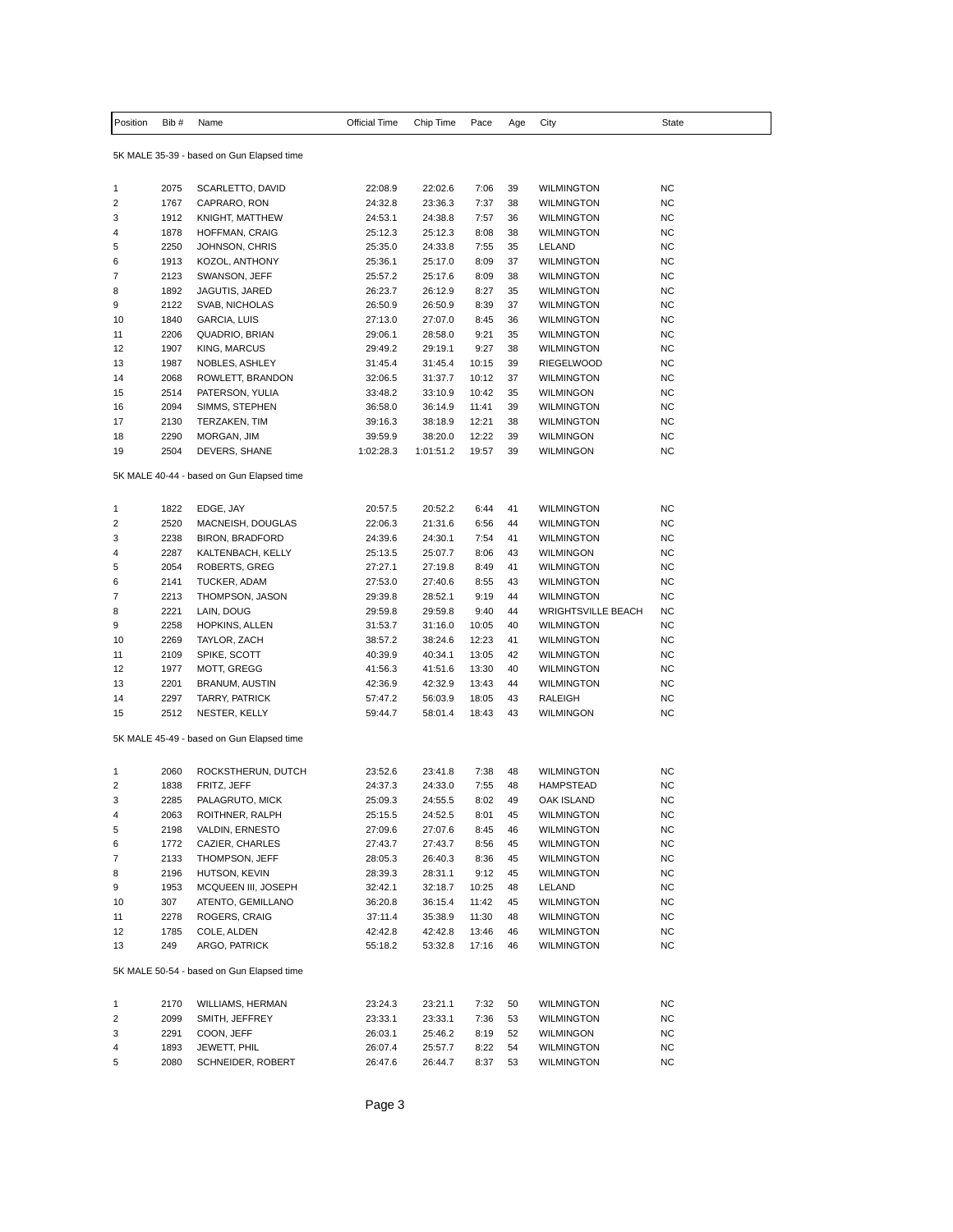| Position | Bib#         | Name                                               | Official Time      | Chip Time          | Pace           | Age      | City                      | State     |
|----------|--------------|----------------------------------------------------|--------------------|--------------------|----------------|----------|---------------------------|-----------|
| 6        | 1898         | KARR, JOHN                                         | 28:28.9            | 27:18.4            | 8:48           | 50       | <b>WILMINGTON</b>         | NC.       |
| 7        | 1935         | MARSHALL, BOB                                      | 29:31.2            | 29:31.2            | 9:31           | 51       | <b>WILMINGTON</b>         | <b>NC</b> |
| 8        | 2112         | STANDAERT, KENNETH                                 | 37:35.4            | 36:22.6            | 11:44          | 53       | LELAND                    | <b>NC</b> |
| 9        | 1765         | CANNY, BART                                        | 37:42.5            | 37:36.0            | 12:08          | 52       | <b>WILMINGTON</b>         | ΝC        |
| 10       | 1768         | CARR, BOB                                          | 40:05.2            | 39:51.9            | 12:51          | 53       | <b>WILMINGTON</b>         | NC        |
| 11       | 1967         | MILIOTIS, EMANUEL                                  | 41:14.3            | 40:53.8            | 13:11          | 53       | <b>WILMINGTON</b>         | <b>NC</b> |
| 12       | 2071         | RUSSO, JOSHUA                                      | 43:27.0            | 42:44.2            | 13:47          | 54       | <b>WILMINGTON</b>         | NC        |
| 13       | 2084         | SCOTT, BILL                                        | 49:16.3            | 47:51.0            | 15:26          | 52       | <b>WILMINGTON</b>         | NC        |
| 14       | 1973         | MOHSER, REAGAN                                     | 58:58.3            | 57:01.4            | 18:24          | 52       | <b>WILMINGTON</b>         | NC        |
| 15       | 2164         | WHITE, EDDY                                        | 1:04:00.9          | 1:02:29.6          | 20:09          | 51       | <b>WRIGHTSVILLE BEACH</b> | NC        |
|          |              | 5K MALE 55-59 - based on Gun Elapsed time          |                    |                    |                |          |                           |           |
| 1        | 2284         | WINSLOW, TIM                                       | 22:25.0            | 22:22.9            | 7:13           | 56       | <b>WRIGHTSVILLE BEACH</b> | ΝC        |
| 2        | 2503         | WHITESELL, MARK                                    | 23:38.3            | 23:35.3            | 7:36           | 57       | WILMINGON                 | <b>NC</b> |
| 3        | 2283         | DAVIS, DENNIS                                      | 26:41.2            | 26:34.7            | 8:34           | 55       | WILMINGON                 | ΝC        |
| 4        | 2229         | WILLIAMS, CHIP                                     | 27:24.7            | 26:31.5            | 8:33           | 57       | <b>WILMINGTON</b>         | NC        |
| 5        | 2230         | LAPINSKE, ED                                       | 27:37.3            | 26:52.8            | 8:40           | 59       | SOUTHPORT                 | <b>NC</b> |
| 6        | 2193         | MYERS, GEORGE                                      | 27:49.6            | 27:39.8            | 8:55           | 58       | WILMINGTON                | <b>NC</b> |
| 7        | 2194         | POWELL, MIKE                                       | 28:07.3            | 27:15.5            | 8:47           | 58       | WILMINGTON                | NC        |
| 8        | 1193         | BONEY, CHARLES                                     | 29:45.3            | 29:16.7            | 9:26           | 59       | <b>WILMINGTON</b>         | NC        |
| 9        | 2244         | DAVIS, BILL                                        | 30:16.9            | 29:26.2            | 9:30           | 56       | <b>WILMINGTON</b>         | <b>NC</b> |
| 10       | 2107         | SPEIGHT, JAMES                                     | 31:31.6            | 31:31.6            | 10:10          | 56       | <b>WILMINGTON</b>         | <b>NC</b> |
| 11       | 1861         | HARPER, RON                                        | 33:31.2            | 33:07.1            | 10:41          | 56       | <b>WILMINGTON</b>         | NC        |
| 12       | 2045         | PUNG, STEVE                                        | 37:19.9            | 36:58.4            | 11:55          | 58       | GREENVILLE                | NC        |
| 13       | 2185         | ZWAN, FRANK                                        | 37:47.3            | 37:01.3            | 11:56          | 56<br>55 | <b>WILMINGTON</b>         | NC        |
| 14<br>15 | 1717<br>1795 | CAFFAREL, MARK<br>CREASY, DAVID                    | 39:15.1<br>57:47.7 | 38:18.9<br>56:43.3 | 12:21<br>18:18 | 59       | LELAND                    | NC        |
|          |              | 5K MALE 60+ - based on Gun Elapsed time            |                    |                    |                |          |                           |           |
| 1        | 2280         | <b>EDWARDS, RICK</b>                               | 20:14.2            | 20:10.0            | 6:30           | 63       | WILMINGON                 | <b>NC</b> |
| 2        | 1862         | HARRIS, COTHRAN                                    | 22:25.1            | 22:18.9            | 7:12           | 61       | <b>WILMINGTON</b>         | NC        |
| 3        | 2218         | FARRIS, MIKE                                       | 27:09.6            | 27:02.7            | 8:43           | 67       | <b>WRIGHTSVILLE BEACH</b> | NC        |
| 4        | 1928         | LEWIS, ED                                          | 27:32.0            | 26:52.7            | 8:40           | 70       | <b>THOMASVILLE</b>        | ΝC        |
| 5        | 2157         | WESSELL, JOHN                                      | 30:31.9            | 30:31.9            | 9:51           | 69       | <b>WRIGHTSVILLE BEACH</b> | <b>NC</b> |
| 6        | 2202         | ALEXANDER, JOHN                                    | 35:44.2            | 35:15.2            | 11:22          | 71       | <b>WILMINGTON</b>         | ΝC        |
| 7        | 2256         | LENNON, PAUL                                       | 37:49.4            | 37:33.5            | 12:07          | 67       | <b>WILMINGTON</b>         | NC        |
| 8        | 2090         | SHOBER, BILL                                       | 39:14.2            | 38:03.2            | 12:16          | 72       | ROCKY POINT               | NC        |
| 9        | 1943         | MAY, RUSS                                          | 40:06.3            | 39:19.5            | 12:41          | 70       | <b>WILMINGTON</b>         | <b>NC</b> |
| 10       | 1548         | BRUNO, PETER                                       | 52:35.9            | 51:42.2            | 16:41          | 69       | <b>MCLEAN</b>             | VA        |
| 11       | 1970         | MOELLER, JOSEPH                                    | 52:58.3            | 52:13.2            | 16:51          | 62       | <b>WILMINGTON</b>         | NC        |
| 12       | 2261         | GRINNELL, JOHN                                     | 1:06:23.5          | 1:05:14.0          | 21:03          | 63       | <b>WILMINGTON</b>         | <b>NC</b> |
|          |              | 5K MALE NO AGE GIVEN - based on Gun Elapsed time   |                    |                    |                |          |                           |           |
| 1        | 2266         | FREDARICK, CHAD                                    | 36:07.6            | 35:00.8            | 11:17          | 99       | <b>FAIRFAX</b>            | VA        |
| 2        | 2275         | SCOTT, MARCUS                                      | 36:32.9            | 35:05.8            | 11:19          | 99       | <b>WILMINGTON</b>         | NC        |
| 3        | 2519         | PATEL, HP                                          | 37:24.1            | 37:15.4            | 12:01          | 99       | <b>WILMINGTON</b>         | ΝC        |
| 4        | 2515         | FITZPATRCK, RAY                                    | 51:46.0            | 50:14.7            | 16:12          | 99       | <b>WRIGHTSVILLE BEACH</b> | NC        |
|          |              | 5K FEMALE 10 AND UNDER - based on Gun Elapsed time |                    |                    |                |          |                           |           |
| 1        | 1847         | GRAHAM, EMMA                                       | 27:13.0            | 27:07.0            | 8:45           | 10       | <b>WILMINGTON</b>         | NC        |
| 2        | 1921         | LAMBERT, RYAN                                      | 28:26.0            | 28:22.7            | 9:09           | 8        | <b>HAMPSTEAD</b>          | NC        |
| 3        | 1835         | FRITZ, ABIGAIL                                     | 30:01.0            | 29:45.8            | 9:36           | 10       | <b>HAMPSTEAD</b>          | <b>NC</b> |
| 4        | 2242         | PERRY, KIANA                                       | 32:15.7            | 32:15.7            | 10:24          | 8        | WILMINGTON                | NC        |
| 5        | 1930         | LYLES, LEA                                         | 36:22.4            | 35:57.1            | 11:36          | 9        | <b>WILMINGTON</b>         | ΝC        |
| 6        | 2191         | MOORE, MADISON                                     | 36:54.0            | 36:18.3            | 11:43          | 9        | <b>WILMINGTON</b>         | NC        |
| 7        | 2095         | SIMMS, VIVIAN                                      | 36:57.9            | 36:14.9            | 11:41          | 9        | <b>WILMINGTON</b>         | NC        |
| 8        | 2226         | JACKSON, JORDAN                                    | 37:10.8            | 37:10.8            | 11:59          | 6        | <b>WILMINGTON</b>         | <b>NC</b> |
| 9        | 1969         | MOELLER, EMERSON                                   | 43:07.3            | 42:31.9            | 13:43          | 6        | <b>WILMINGTON</b>         | ΝC        |
| 10       | 1770         | CARR, MORGAN                                       | 44:22.2            | 44:05.1            | 14:13          | 8        | BLACKSBURG                | VA        |
| 11       | 1807         | DANIELS, RUTHIE                                    | 44:24.5            | 44:08.3            | 14:14          | 7        | CLAYTON                   | NC        |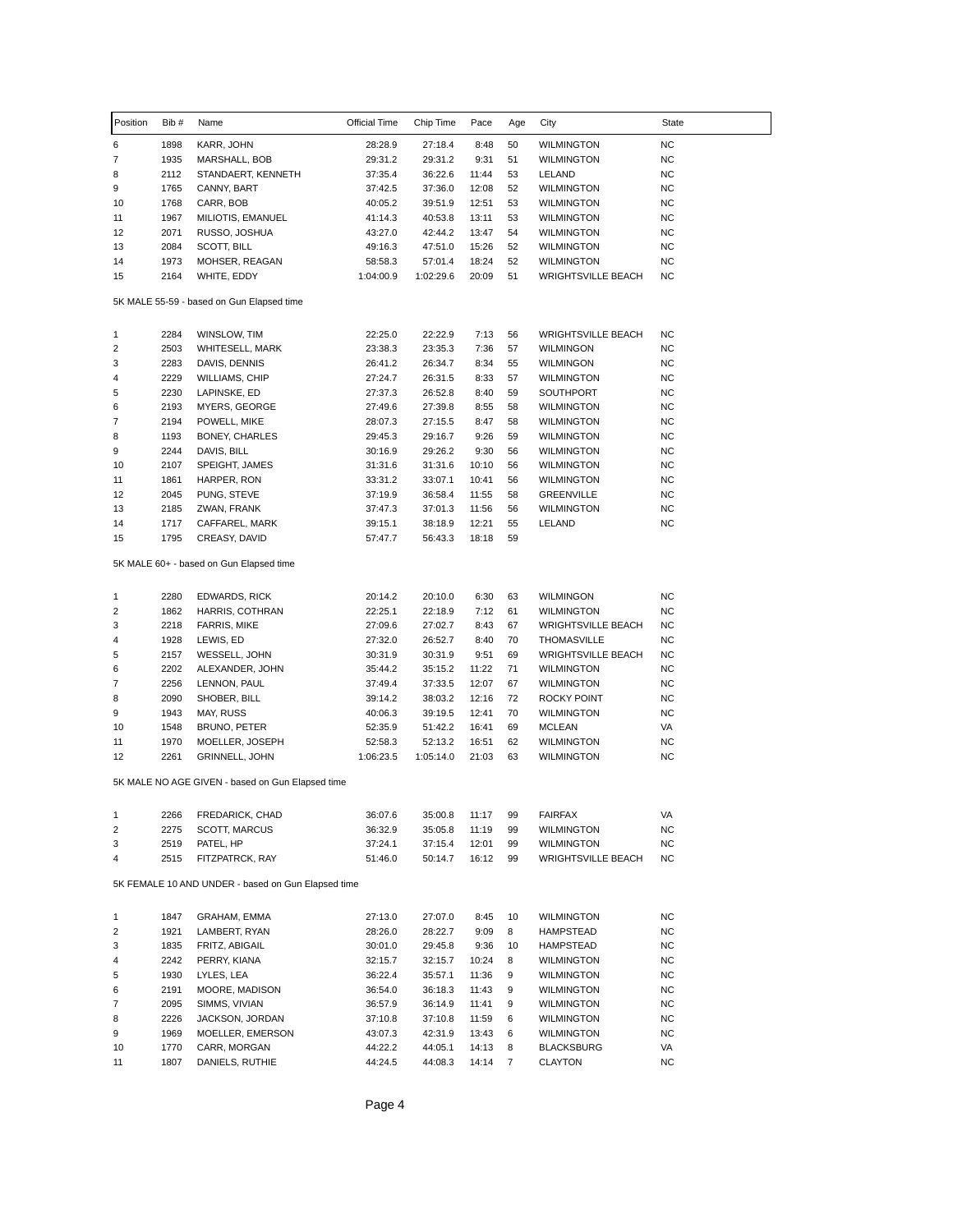| Position | Bib # | Name                                        | Official Time | Chip Time | Pace  | Age            | City                      | State       |
|----------|-------|---------------------------------------------|---------------|-----------|-------|----------------|---------------------------|-------------|
| 12       | 2092  | SIMMS, AMELIA                               | 46:48.5       | 46:07.5   | 14:53 | 7              | <b>WILMINGTON</b>         | <b>NC</b>   |
| 13       | 2506  | DEVERS, MORGAN                              | 48:06.3       | 47:36.9   | 15:21 | 8              | <b>WILMINGON</b>          | <b>NC</b>   |
| 14       | 1826  | <b>EMERY, RHYS</b>                          | 54:13.1       | 53:11.2   | 17:09 | 3              | <b>WILMINGTON</b>         | <b>NC</b>   |
| 15       | 2298  | TARRY, ELEANORE                             | 57:46.5       | 56:03.6   | 18:05 | $\overline{7}$ | RALEIGH                   | NC          |
| 16       | 2300  | TARRY, BEATRICE                             | 59:16.9       | 57:35.2   | 18:35 | 3              | RALEIGH                   | NC          |
| 17       | 2299  | TARRY, VIVIENNE                             | 59:44.7       | 58:02.6   | 18:43 | 5              | RALEIGH                   | <b>NC</b>   |
| 18       | 2262  | SIPE, TATUM                                 | 1:03:25.0     | 1:02:16.4 | 20:05 | 7              | <b>WILMINGTON</b>         | <b>NC</b>   |
|          |       | 5K FEMALE 11-14 - based on Gun Elapsed time |               |           |       |                |                           |             |
| 1        | 2236  | FLEMING-HICKEY, SLOANE                      | 22:18.2       | 22:11.3   | 7:09  | 13             | WILMINGTON                | NC          |
| 2        | 2188  | JOHNSTON, ERIN                              | 23:44.8       | 23:43.7   | 7:39  | 11             | WILMINGTON                | NC          |
| 3        | 2252  | JOSEY, BELLA                                | 25:07.4       | 25:06.4   | 8:06  | 12             | <b>WILMINGTON</b>         | NC          |
| 4        | 1901  | KEMP, RACHEL                                | 25:07.8       | 25:00.0   | 8:04  | 11             | LELAND                    | NC          |
| 5        | 2293  | COON, MEAGAN                                | 26:02.2       | 25:45.6   | 8:18  | 12             | WILMINGON                 | <b>NC</b>   |
| 6        | 1808  | DAVIS, GRACIE                               | 29:38.8       | 28:52.0   | 9:19  | 14             | WILMINGTON                | <b>NC</b>   |
| 7        | 2228  | KANE, ANNIE                                 | 29:39.8       | 28:52.6   | 9:19  | 13             | <b>WILMINGTON</b>         | <b>NC</b>   |
| 8        | 2058  | ROBERTS, MOLLY                              | 30:01.0       | 29:46.3   | 9:36  | 12             | <b>WILMINGTON</b>         | NC          |
| 9        | 1801  | DABNEY, LULOU                               | 32:59.6       | 31:30.5   | 10:10 | 12             | WILMINGTON                | NC          |
| 10       | 2225  | JACKSON, HANNAH                             | 35:28.7       | 35:14.7   | 11:22 | 12             | WILMINGTON                | NC          |
| 11       | 2197  | CUELLAR, KIMBERLY                           | 37:21.9       | 37:20.0   | 12:03 | 13             | <b>CASTLE HAYNE</b>       | NC          |
| 12       | 2268  | CAMPBLA, CAROLINE                           | 38:56.1       | 38:23.9   | 12:23 | 11             | <b>WILMINGTON</b>         | <b>NC</b>   |
| 13       | 2182  | YOUSEY, MADISON                             | 45:57.0       | 44:56.7   | 14:30 | 11             | LELAND                    | NC          |
| 14       | 1364  | BRAUN, ISABELLE                             | 52:18.9       | 51:55.3   | 16:45 | 12             |                           |             |
| 15       | 1781  | CLEM, PARKER JANE                           | 55:46.5       | 54:13.3   | 17:29 | 11             | WILMINGTON                | NC          |
|          |       |                                             |               |           |       |                |                           |             |
|          |       | 5K FEMALE 15-19 - based on Gun Elapsed time |               |           |       |                |                           |             |
| 1        | 1854  | HAASE, MEGAN                                | 23:24.1       | 23:19.5   | 7:31  | 16             | WILMINGTON                | NC          |
| 2        | 2294  | COON, ERIN                                  | 23:52.0       | 23:44.5   | 7:39  | 16             | WILMINGON                 | NC          |
| 3        | 1779  | CLAY, KENDALL                               | 26:01.4       | 25:53.6   | 8:21  | 19             | <b>HOLLY RIDGE</b>        | <b>NC</b>   |
| 4        | 2245  | TAYLOR, JULIET                              | 26:32.3       | 26:24.6   | 8:31  | 18             | WILMINGTON                | <b>NC</b>   |
| 5        | 1956  | MILIOTIS, ALEXANDRA                         | 27:18.6       | 27:08.0   | 8:45  | 18             | WILMINGTON                | NC          |
| 6        | 1976  | MORGAN, ANNA                                | 29:41.6       | 28:57.5   | 9:20  | 15             | <b>WILMINGTON</b>         | NC          |
| 7        | 1995  | PARKER, SYDNEY                              | 31:37.0       | 31:19.7   | 10:06 | 17             | WILMINGTON                | NC          |
| 8        | 1365  | <b>BRAY, STEVIE</b>                         | 32:07.8       | 31:54.2   | 10:17 | 18             | <b>WILMINGTON</b>         | <b>NC</b>   |
| 9        | 1937  | MARSHALL, KYLIE                             | 32:48.1       | 32:41.1   | 10:33 | 19             | WILMINGTON                | NC          |
| 10       | 1927  | LEWIS, ALLY                                 | 41:15.1       | 41:15.1   | 13:18 | 19             | WILMINGTON                | NC          |
| 11       | 1867  | HEADRICK, IRELAND                           | 42:49.7       | 41:36.7   | 13:25 | 16             | WILMINGTON                | <b>NC</b>   |
|          |       | 5K FEMALE 20-24 - based on Gun Elapsed time |               |           |       |                |                           |             |
| 1        | 1825  | EFTING, ALLIE                               | 26:42.4       | 26:20.0   | 8:30  | 23             | <b>WILMINGTON</b>         | NC          |
| 2        | 2272  | SNOW, CASSIE                                | 28:25.2       | 28:14.9   | 9:06  | 20             | WILMINGTON                | <b>NC</b>   |
| 3        | 2251  | SAVACOOL, KAILEY                            | 29:51.2       | 29:34.4   | 9:32  | 22             | <b>WRIGHTSVILLE BEACH</b> | <b>NC</b>   |
| 4        | 1857  | HAGGERTY, SHANNON                           | 31:07.9       | 30:54.7   | 9:58  | 22             | WILMINGTON                | <b>NC</b>   |
| 5        | 2257  | SMITH, MARIAH                               | 32:31.0       | 31:54.6   | 10:17 | 24             | HAMPSTEAD                 | <b>NC</b>   |
| 6        | 1802  | DABNEY, VICTORIA                            | 32:59.5       | 31:30.9   | 10:10 | 20             | WILMINGTON                | $_{\rm NC}$ |
| 7        | 1864  | HARTS, LINDSEY                              | 35:30.6       | 34:32.0   | 11:08 | 21             | WILMINGTON                | <b>NC</b>   |
| 8        | 1999  | PEREIRA, STEPHANIE                          | 35:58.4       | 34:56.1   | 11:16 | 23             | WILMINGTON                | <b>NC</b>   |
| 9        | 1988  | NUGENT, MOLLY                               | 35:58.4       | 34:56.1   | 11:16 | 24             | WILMINGTON                | <b>NC</b>   |
| 10       | 1985  | NELSON, KASITY                              | 36:22.3       | 35:24.4   | 11:25 | 23             | <b>WILMINGTON</b>         | <b>NC</b>   |
| 11       | 1993  | PARKER, JORDAN                              | 36:27.1       | 36:09.0   | 11:40 | 20             | WILMINGTON                | NC.         |
| 12       | 2156  | <b>WELLS, STEPHANIE</b>                     | 38:32.4       | 38:01.4   | 12:16 | 24             | <b>WILMINGTON</b>         | <b>NC</b>   |
| 13       | 1947  | MCCLURE, CAROLINE                           | 38:55.7       | 38:30.5   | 12:25 | 23             | WILMINGTON                | <b>NC</b>   |
| 14       | 2271  | ENGLISH, BRITTANY                           | 39:58.3       | 39:09.9   | 12:38 | 23             | WILMINGTON                | <b>NC</b>   |
| 15       | 1804  | DANIEL, MEAGHANN                            | 40:07.7       | 39:43.4   | 12:49 | 24             | <b>WILMINGTON</b>         | NC.         |
| 16       | 2046  | PURDY, MEGHAN                               | 45:12.6       | 44:48.4   | 14:27 | 23             | KERNERSVILLE              | NC.         |
| 17       | 2167  | WILKINS, JORDAN                             | 45:13.2       | 44:48.7   | 14:27 | 23             | WILMINGTON                | <b>NC</b>   |
| 18       | 2087  | SEMMENS, MELISSA                            | 56:53.8       | 55:12.9   | 17:48 | 22             | LELAND                    | <b>NC</b>   |
| 19       | 217   | ANTCZAK, TAYLOR                             | 57:01.9       | 55:51.6   | 18:01 | 23             | WILMINGTON                | <b>NC</b>   |
| 20       | 1950  | MCKEON, COURTNEY                            | 58:48.2       | 57:30.8   | 18:33 | 24             | WILMINGTON                | NC.         |
| 21       | 1778  | CHURCH, EMILY                               | 59:16.8       | 57:39.4   | 18:36 | 23             | WILMINGTON                | <b>NC</b>   |
| 22       | 1951  | MCLAWHORN, PAIGE                            | 1:00:53.2     | 1:00:22.8 | 19:28 | 20             | WILMINGTON                | <b>NC</b>   |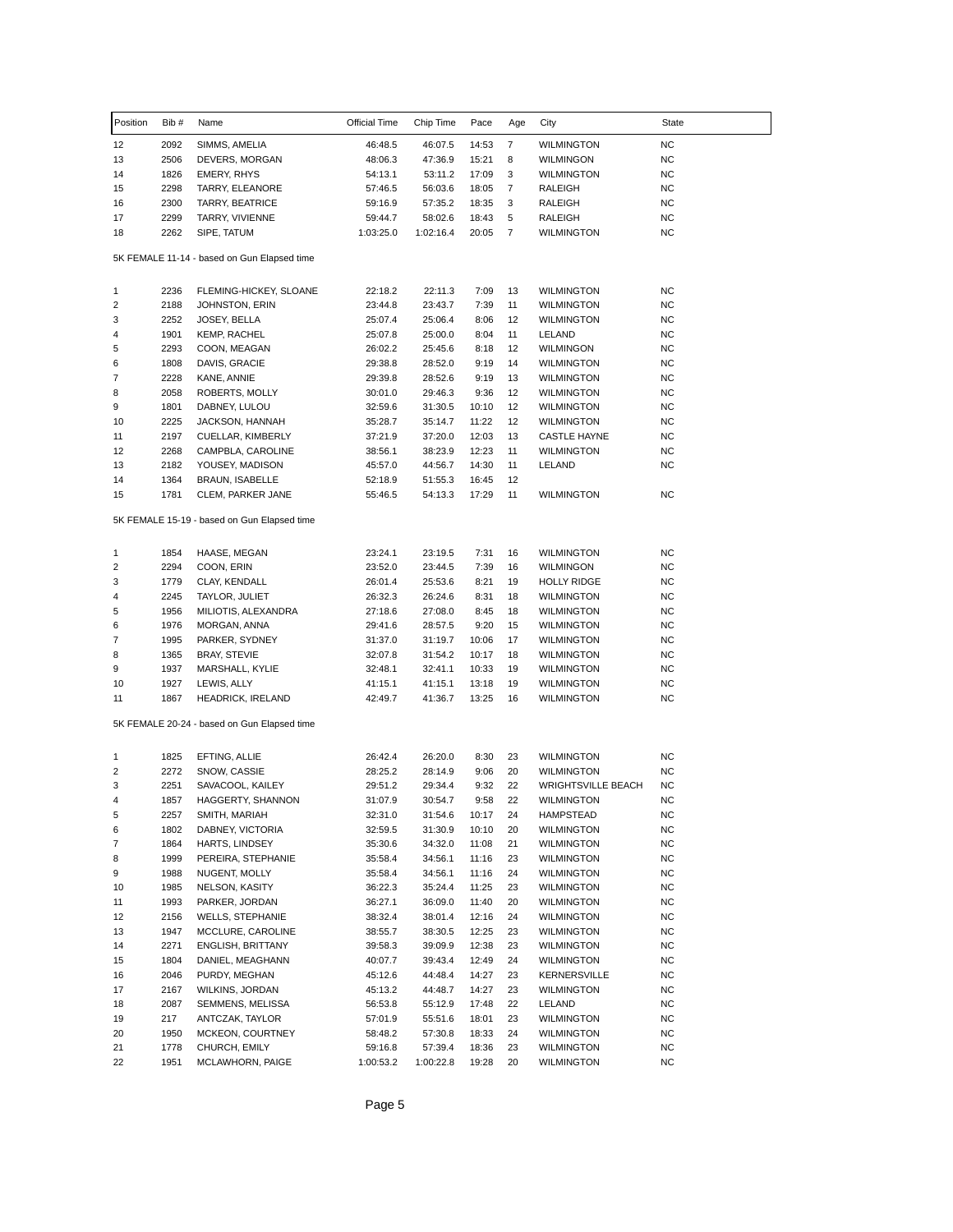| Position | Bib # Name | Official Time Chip Time Pace Age |  | City | State |
|----------|------------|----------------------------------|--|------|-------|
|          |            |                                  |  |      |       |

5K FEMALE 25-29 - based on Gun Elapsed time

| 1        | 1872         | <b>HETEM, KEIRA</b>                                             | 20:44.9            | 20:42.1            | 6:41           | 27       |                                       |           |
|----------|--------------|-----------------------------------------------------------------|--------------------|--------------------|----------------|----------|---------------------------------------|-----------|
| 2        | 1856         | HAGG, CARLY                                                     | 26:04.8            | 25:56.4            | 8:22           | 27       | LELAND                                | NC        |
| 3        | 346          | AYANIAN, KATIE                                                  | 26:46.5            | 26:27.7            | 8:32           | 25       | <b>ANN ARBOR</b>                      | MI        |
| 4        | 1998         | PAUL, MARGARET                                                  | 27:40.6            | 27:40.6            | 8:55           | 26       | <b>WRIGHTSVILLE BEACH</b>             | <b>NC</b> |
| 5        | 2088         | SEYMOUR, LEIGH                                                  | 29:14.2            | 29:05.3            | 9:23           | 27       | ROCKY POINT                           | <b>NC</b> |
| 6        | 2502         | LAYMON, TARA                                                    | 29:52.8            | 29:42.8            | 9:35           | 26       | <b>WILMINGON</b>                      | ΝC        |
| 7        | 1852         | GROSECLOSE, MEG                                                 | 29:53.3            | 29:43.3            | 9:35           | 28       | <b>WILMINGTON</b>                     | ΝC        |
| 8        | 2136         | TOVE-WHITE, JAMIE                                               | 30:29.4            | 30:19.4            | 9:47           | 27       | <b>HOLLY SPRINGS</b>                  | <b>NC</b> |
| 9        | 2158         | WESSELL, JULIA                                                  | 30:31.9            | 29:37.4            | 9:33           | 26       | WILMINGTON                            | <b>NC</b> |
| 10       | 2176         | <b>WILSON, CHRISSY</b>                                          | 30:40.4            | 30:10.0            | 9:44           | 28       | <b>WILMINGTON</b>                     | ΝC        |
| 11       |              |                                                                 |                    |                    |                |          |                                       |           |
|          | 2051         | RHYNE, ROBIN                                                    | 30:40.5            | 30:10.2            | 9:44           | 27       | <b>WILMINGTON</b>                     | ΝC        |
| 12       | 2100         | SMITH, KARI-ANN                                                 | 31:11.9            | 30:48.3            | 9:56           | 29       | <b>WILMINGTON</b>                     | <b>NC</b> |
| 13       | 2277         | QUATE, PAIGE                                                    | 31:15.3            | 30:54.1            | 9:58           | 27       | <b>WILMINGTON</b>                     | <b>NC</b> |
| 14       | 1952         | MCNAIR, DR. SHAKIRA                                             | 31:30.9            | 31:15.7            | 10:05          | 28       | <b>WILMINGTON</b>                     | NC        |
| 15       | 1187         | BOND, JAYNE                                                     | 32:27.6            | 32:18.6            | 10:25          | 28       | <b>SURF CITY</b>                      | ΝC        |
| 16       | 2172         | WILLIAMS, JOCELYN                                               | 33:32.8            | 32:27.5            | 10:28          | 26       | APT B                                 | ΝC        |
| 17       | 1884         | HRIBAR, SARA                                                    | 33:32.9            | 32:29.6            | 10:29          | 29       | <b>WINNABOW</b>                       | <b>NC</b> |
| 18       | 1788         | COLEMAN, EMILY                                                  | 34:01.5            | 33:43.4            | 10:53          | 28       | LELAND                                | NC        |
| 19       | 1986         | NIEWIADOMSKI, SABRINA                                           | 36:31.1            | 36:31.1            | 11:47          | 26       | <b>WILMINGTON</b>                     | ΝC        |
| 20       | 2044         | PUNG, LAUREN                                                    | 37:19.2            | 36:58.2            | 11:55          | 27       | <b>GREENVILLE</b>                     | <b>NC</b> |
| 21       | 34           | ADAMS, TARA                                                     | 42:03.8            | 41:05.9            | 13:15          | 26       | <b>GREENVILLE</b>                     | <b>NC</b> |
| 22       | 2069         | RUAYA, MEGAN                                                    | 42:56.0            | 42:56.0            | 13:51          | 25       | <b>LEAGUE CITY</b>                    | ТX        |
| 23       | 1560         | BUCKLAND, ALANNA                                                | 43:23.2            | 42:40.4            | 13:46          | 29       | <b>WILMINGTON</b>                     | ΝC        |
| 24       | 1942         | MATTOCKS, SAMANTHA                                              | 43:50.5            | 43:24.2            | 14:00          | 27       | ERIE                                  | PA        |
| 25       | 1827         | <b>ENGLISH, ASHLEE</b>                                          | 43:54.0            | 43:27.7            | 14:01          | 26       | <b>WILMINGTON</b>                     | ΝC        |
| 26       | 1844         | GODWIN, ELIZABETH                                               | 44:20.3            | 43:45.4            | 14:07          | 28       | <b>WILMINGTON</b>                     | <b>NC</b> |
| 27       | 2527         | CAMPBELL, TAMARA                                                | 46:16.1            | 45:43.8            | 14:45          | 29       | WILMINGTON                            | NC        |
| 28       | 2510         | KOBALLA, ERIN                                                   | 47:34.6            | 46:54.6            | 15:08          | 25       | <b>WRIGHTSVILLE BEACH</b>             | ΝC        |
| 29       | 214          | ANTCZAK, STEPHANIE                                              | 57:03.0            | 55:53.0            | 18:02          | 25       | <b>WILMINGTON</b>                     | <b>NC</b> |
| 30       | 1983         | MUSTEN, SARAH                                                   | 1:03:52.5          | 1:02:16.3          | 20:05          | 27       | <b>WILMINGTON</b>                     | NC        |
| 1        | 1944         | 5K FEMALE 30-34 - based on Gun Elapsed time<br>MAYEW, STEPHANIE |                    | 23:41.3            | 7:38           | 34       | <b>WILMINGTON</b>                     | <b>NC</b> |
| 2        |              |                                                                 | 24:25.7            |                    |                |          |                                       | ΝC        |
|          | 2162         | WHEELER, KAYTE                                                  | 24:29.4            | 24:13.3            | 7:49           | 31       | LELAND                                |           |
| 3        | 1799         | CURRIE, ELIZABETH                                               | 24:34.5            | 24:23.7            | 7:52           | 33       | <b>WILMINGTON</b>                     | ΝC        |
| 4        | 2248         | , SLOWC                                                         | 28:05.8            | 28:05.8            | 9:04           | 32       | <b>WILMINGTON</b>                     | <b>NC</b> |
| 5        | 2072         | RUWE, DANA LEIGH                                                | 28:38.1            | 27:47.5            | 8:58           | 34       | <b>WILMINGTON</b>                     | <b>NC</b> |
| 6        | 2110         | STADY, ASHLEY                                                   | 29:10.6            | 29:10.6            | 9:25           | 31       | <b>WILMINGTON</b>                     |           |
| 7        | 1784         | COGGINS, KATIE                                                  | 29:43.5            |                    |                |          |                                       | NC        |
| 8        | 1896         | JONES, HALEY                                                    |                    | 29:43.5            | 9:35           | 30       | LELAND                                | ΝC        |
| 9        |              |                                                                 | 29:56.8            | 29:00.8            | 9:21           | 30       | <b>WILMINGTON</b>                     | NC        |
| 10       | 1833         | FOERSTER, STEPH                                                 | 30:47.4            | 30:28.1            | 9:50           | 32       | <b>WILMINGON</b>                      | <b>NC</b> |
| 11       | 1940         | MARTINI, LINDSAY                                                | 31:09.3            | 30:51.2            | 9:57           | 31       | <b>WILMINGTON</b>                     | ΝC        |
|          | 213          | ANINIBA, DR. ADA                                                | 31:30.1            | 31:15.3            | 10:05          | 34       | <b>WILMINGTON</b>                     | ΝC        |
| 12       | 2115         | STEPHENSON, LAUREN                                              | 31:44.2            | 31:00.2            | 10:00          | 32       | <b>WILMINGTON</b>                     | ΝC        |
| 13       | 1674         | <b>BULLARD, TERESA</b>                                          | 33:24.6            | 32:44.2            | 10:34          | 32       | <b>WILMINGTON</b>                     | <b>NC</b> |
| 14       | 1989         | OBERHAUSER, RACHEL                                              | 33:48.4            | 33:15.0            | 10:44          | 33       | <b>HAVELOCK</b>                       | NC        |
| 15       | 1695         | BURRELL, KENDRA                                                 | 34:08.0            | 33:10.0            | 10:42          | 32       | <b>WRIGHTSVILLE BEACH</b>             | <b>NC</b> |
|          |              |                                                                 |                    | 34:03.8            |                | 33       |                                       | <b>NC</b> |
| 16       | 1924         | LAZZARI, KRISTINA                                               | 34:22.4            |                    | 10:59          |          | LELAND                                |           |
| 17       | 1954         | MEDFORD, LINDSAY                                                | 36:28.8            | 35:33.2            | 11:28          | 31       | <b>WILMINGTON</b>                     | <b>NC</b> |
| 18       | 2171         | WILLIAMS, JESSICA                                               | 36:50.6            | 36:04.6            | 11:38          | 32       | <b>WILMINGTON</b>                     | <b>NC</b> |
| 19       | 2528         | POULIN, SAMANTHA                                                | 37:31.6            | 37:07.7            | 11:58          | 30       | WILMINGTON                            | ΝC        |
| 20       | 1888         | JABLOW, BRIANNE                                                 | 38:11.4            | 37:25.0            | 12:04          | 31       | WILMINGTON                            | <b>NC</b> |
| 21       | 2190         | SMITH, LESLIE                                                   | 41:24.2            | 41:11.7            | 13:17          | 31       | <b>WILMINGTON</b>                     | <b>NC</b> |
| 22       | 2212         | ELROD, BETH                                                     | 41:28.5            | 41:13.3            | 13:18          | 33       | LELAND                                | <b>NC</b> |
| 23       | 1567         | BUCKLAND, EVANGELYN                                             | 43:23.4            | 42:37.1            | 13:45          | 32       | WILMINGTON                            | ΝC        |
| 24       | 1806         | DANIELS, ASHLEY                                                 | 44:23.1            | 44:07.5            | 14:14          | 31       | <b>CLAYTON</b>                        | ΝC        |
| 25       | 2151         | WALLS-CARR, TAYLOR                                              | 44:23.7            | 44:23.7            | 14:19          | 31       | <b>BLACKSBURG</b>                     | VA        |
| 26       | 1866         | HATCHER, AMANDA                                                 | 45:01.3            | 44:32.0            | 14:22          | 30       | <b>WILMINGTON</b>                     | <b>NC</b> |
| 27<br>28 | 2140<br>2288 | TROCCIA, ANDREA<br>MORGAN, EMILY                                | 49:16.1<br>54:54.1 | 47:58.6<br>54:54.1 | 15:28<br>17:43 | 32<br>31 | <b>WILMINGTON</b><br><b>WILMINGON</b> | NC<br>NC  |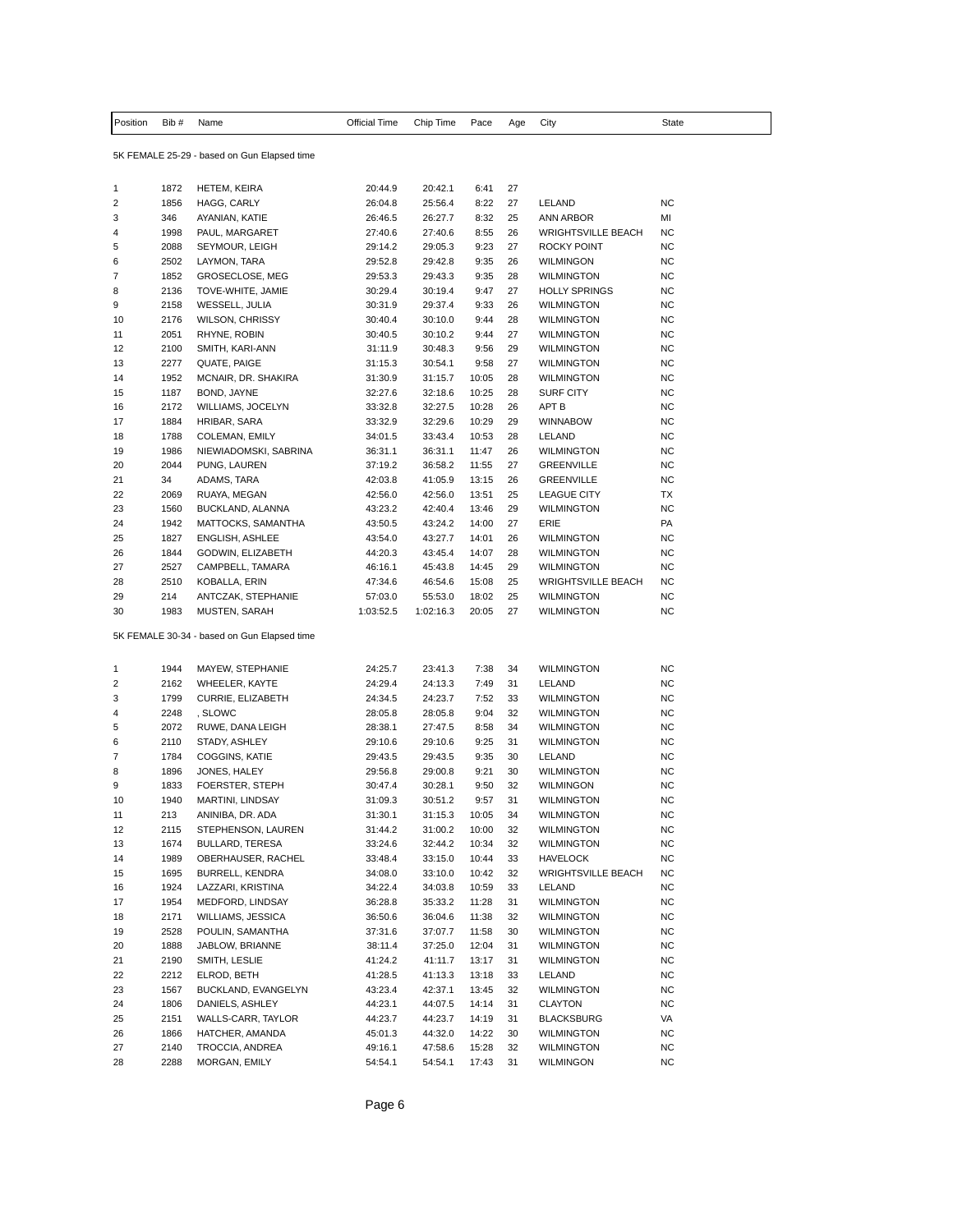| Position       | Bib#        | Name                                        | Official Time      | Chip Time          | Pace           | Age      | City                                   | State           |
|----------------|-------------|---------------------------------------------|--------------------|--------------------|----------------|----------|----------------------------------------|-----------------|
| 29             | 1906        | KING, LAURIE                                | 57:13.5            | 55:53.6            | 18:02          | 31       | <b>WILMINGTON</b>                      | NC              |
| 30             | 1948        | MCCULLOUGH, MICHELE                         | 57:15.3            | 55:52.6            | 18:01          | 32       | <b>WILMINGTON</b>                      | <b>NC</b>       |
| 31             | 1842        | <b>GLASS, JENNIFER</b>                      | 57:48.2            | 56:17.7            | 18:09          | 33       | <b>WILMINGTON</b>                      | <b>NC</b>       |
| 32             | 980         | BEHRMANN, SANDRA                            | 59:17.7            | 57:41.7            | 18:36          | 31       | WILMINGTON                             | ΝC              |
|                |             | 5K FEMALE 35-39 - based on Gun Elapsed time |                    |                    |                |          |                                        |                 |
| 1              | 1889        | JACOBS, AMANDA                              | 20:56.7            | 20:53.2            | 6:44           | 38       | <b>WRIGHTSVILLE BEACH</b>              | ΝC              |
| 2              | 1877        | HOFFMAN, CODY                               | 21:40.1            | 21:37.7            | 6:58           | 39       | <b>WILMINGTON</b>                      | ΝC              |
| 3              | 1830        | FAVORITO, HEATHER                           | 24:11.4            | 24:11.4            | 7:48           | 35       | <b>WILMINGTON</b>                      | ΝC              |
| 4              | 1718        | CAIN, SHERRY                                | 24:24.8            | 23:48.2            | 7:41           | 39       | <b>WILMINGTON</b>                      | <b>NC</b>       |
| 5              | 2083        | SCHROEDER, THERESA                          | 24:38.5            | 24:25.7            | 7:53           | 35       | <b>WILMINGTON</b>                      | ΝC              |
| 6              | 2039        | PIGFORD, WINDY                              | 25:51.7            | 25:51.7            | 8:20           | 38       | <b>WILMINGTON</b>                      | <b>NC</b>       |
| 7              | 2116        | STOKLEY, DIONNE                             | 26:17.9            | 26:13.3            | 8:27           | 39       | <b>WILMINGTON</b>                      | <b>NC</b>       |
| 8              | 1891        | JAGUTIS, BRONWYN                            | 26:24.1            | 26:24.1            | 8:31           | 36       | <b>WILMINGTON</b>                      | <b>NC</b>       |
| 9              | 2199        | SHEINBAUM, BRITT                            | 26:41.7            | 26:07.6            | 8:25           | 39       | <b>WRIGHTSVILLE BEACH</b>              | ΝC              |
| 10             | 2121        | SVAB, ERICA                                 | 26:51.2            | 26:43.1            | 8:37           | 36       | <b>WILMINGTON</b>                      | ΝC              |
| 11             | 2154        | WEINKLE, JENNY                              | 27:05.1            | 26:44.5            | 8:37           | 39       | <b>WILMINGTON</b>                      | <b>NC</b>       |
| 12             | 1849        | <b>GRAY, NICOLE</b>                         | 27:13.9            | 26:59.8            | 8:42           | 39       | CAROLINA BEACH                         | <b>NC</b>       |
| 13             | 2049        | REUTER, MICHELLE                            | 29:36.5            | 28:30.0            | 9:12           | 39       | <b>WILMINGTON</b>                      | ΝC              |
| 14             | 2052        | RICHARDS, ANNESOPHIA                        | 30:26.2            | 29:51.8            | 9:38           | 38       | <b>WILMINGTON</b>                      | ΝC              |
| 15             | 1869        | HEINS, AUDRA                                | 30:32.7            | 30:21.6            | 9:47           | 38       | <b>WILMINGTON</b>                      | <b>NC</b>       |
| 16             | 2050        | RHYNE, MELANIE                              | 30:36.3            | 29:58.7            | 9:40           | 36       | <b>WILMINGTON</b>                      | <b>NC</b>       |
| 17             | 2159        | WEST, GEORGEANNA                            | 31:05.4            | 30:46.7            | 9:55           | 38       | <b>BELVILLE</b>                        | ΝC              |
| 18             | 1990        | O'HARA, BETSY                               | 31:08.1            | 31:08.1            | 10:03          | 37       | <b>SUNSET BEACH</b>                    | NC              |
| 19             | 2078        | SCHAUDT, KELLY                              | 32:01.8            | 32:01.8            | 10:20          | 38       | <b>WILMINGTON</b>                      | ΝC              |
| 20             | 1902        | KENNEDY, MELISSA                            | 33:12.0            | 32:53.2            | 10:36          | 37       | RALEIGH                                | ΝC              |
| 21             | 2160        | WESTMORELAND, BLAIRE                        | 33:16.8            | 32:18.9            | 10:25          | 37       | <b>WILMINGTON</b>                      | <b>NC</b>       |
| 22             | 2161        | WHALIN, LAURIE                              | 33:18.1            | 32:41.1            | 10:33          | 36       | <b>WILMINGTON</b>                      | <b>NC</b>       |
| 23<br>24       | 836<br>2105 | BAZIN, APRIL<br>SOWLES, CATHERINE           | 33:52.5<br>35:00.1 | 33:00.7<br>34:46.4 | 10:39<br>11:13 | 35<br>35 | <b>WILMINGTON</b><br><b>WILMINGTON</b> | ΝC<br><b>NC</b> |
| 25             | 2289        | FLOAN, KATE                                 | 35:21.2            | 35:01.2            | 11:18          | 38       | WILMINGON                              | <b>NC</b>       |
| 26             | 1991        | OLSON, WHITNEY                              | 36:22.6            | 35:23.8            | 11:25          | 37       | <b>WILMINGTON</b>                      | ΝC              |
| 27             | 1794        | COWAN, JACQUELINE                           | 36:37.2            | 36:37.2            | 11:49          | 37       | <b>FAYETTEVILLE</b>                    | NC              |
| 28             | 2192        | MOORE, KELLY                                | 36:53.6            | 36:17.9            | 11:42          | 39       | <b>WILMINGTON</b>                      | ΝC              |
| 29             | 1931        | LYLES, MELISSA                              | 40:00.6            | 38:27.1            | 12:24          | 38       | <b>WILMINGTON</b>                      | <b>NC</b>       |
| 30             | 1694        | <b>BURNETTE, KRISTY</b>                     | 40:28.8            | 39:03.6            | 12:36          | 36       | <b>CASTLE HAYNE</b>                    | ΝC              |
| 31             | 155         | ALLEN, SHANNON                              | 40:28.8            | 39:04.4            | 12:36          | 39       | <b>WILMINGTON</b>                      | NC              |
| 32             | 1823        | EDGE, KASANDRA                              | 42:46.2            | 42:29.8            | 13:42          | 39       | <b>WILMINGTON</b>                      | ΝC              |
| 33             | 2276        | LIVINGSTON, JENNIFER                        | 43:20.9            | 42:39.5            | 13:45          | 36       | <b>WILMINGTON</b>                      | <b>NC</b>       |
| 34             | 1890        | JACOBS, PHILLINA                            | 43:24.8            | 41:58.4            | 13:32          | 38       | WILMINGTON                             | ΝC              |
| 35             | 1811        | DEBERRY, STEPHANIE                          | 43:56.7            | 43:04.9            | 13:54          | 35       | CASTLE HAYNE                           | NC              |
| 36             | 2129        | TERZAKEN, CHRISTINA                         | 44:33.9            | 43:36.8            | 14:04          | 38       | <b>WILMINGTON</b>                      | ΝC              |
| 37             | 1554        | BUCHANAN, SARAH                             | 44:35.4            | 43:05.8            | 13:54          | 38       | <b>WILMINGTON</b>                      | <b>NC</b>       |
| 38             | 2181        | YOUSEY, GINGER                              | 45:56.8            | 44:56.1            | 14:30          | 39       | LELAND                                 | <b>NC</b>       |
| 39             | 1981        | MULDOON, DARA                               | 46:09.2            | 45:11.6            | 14:35          | 36       | <b>WILMINGTON</b>                      | NC              |
| 40             | 2505        | DEVERS, JENNY                               | 48:08.3            | 47:41.8            | 15:23          | 38       | WILMINGON                              | <b>NC</b>       |
| 41             | 1887        | <b>ISLEY, APRIL</b>                         | 49:16.4            | 47:58.8            | 15:28          | 35       | <b>WILMINGTON</b>                      | <b>NC</b>       |
| 42             | 1314        | <b>BRAUN, ALISON</b>                        | 52:18.6            | 51:54.6            | 16:45          | 39       |                                        |                 |
| 43             | 1859        | HALLENBECK, SARAH                           | 54:11.8            | 53:10.3            | 17:09          | 39       | <b>WILMINGTON</b>                      | NC.             |
| 44             | 1834        | FREYTAG, TORIA                              | 54:49.4            | 54:49.4            | 17:41          | 37       | WILNINGTON                             | NC              |
| 45             | 2120        | SUMMERLIN, STACEY                           | 58:07.3            | 56:58.8            | 18:23          | 35       | <b>WILMINGTON</b>                      | NC              |
| 46             | 1945        | MAZZAGLIA, JESSICA                          | 59:03.3            | 57:44.2            | 18:37          | 39       | <b>WILMINGTON</b>                      | ΝC              |
| 47             | 2296        | TARRY, MARIAH                               | 59:18.2            | 57:37.1            | 18:35          | 39       | RALEIGH                                | NC              |
|                |             | 5K FEMALE 40-44 - based on Gun Elapsed time |                    |                    |                |          |                                        |                 |
| 1              | 2145        | TUCKER, CHRISTIE                            | 25:01.3            | 24:50.0            | 8:01           | 41       | <b>WILMINGTON</b>                      | ΝC              |
| 2              | 2147        | VAN WELZEN, LINDSAY                         | 25:37.8            | 25:31.1            | 8:14           | 42       | RALEIGH                                | NC              |
| 3              | 2062        | ROITHNER, ELISHA                            | 26:12.9            | 25:57.4            | 8:22           | 42       | <b>WILMINGTON</b>                      | NC.             |
| 4              | 1403        | BROOK, TARA                                 | 26:40.3            | 26:19.0            | 8:29           | 43       | <b>WILMINGTON</b>                      | NC              |
| 5              | 2524        | TAYLOR, GINGER                              | 27:47.0            | 27:29.1            | 8:52           | 43       | <b>WILMINGTON</b>                      | ΝC              |
| 6              | 2073        | RUWE, MIKE                                  | 28:29.8            | 27:38.8            | 8:55           | 44       | <b>WILMINGTON</b>                      | ΝC              |
| $\overline{7}$ | 2114        | STAUNTON, MARCIA                            | 28:52.1            | 28:35.4            | 9:13           | 44       | <b>WILMINGTON</b>                      | NC              |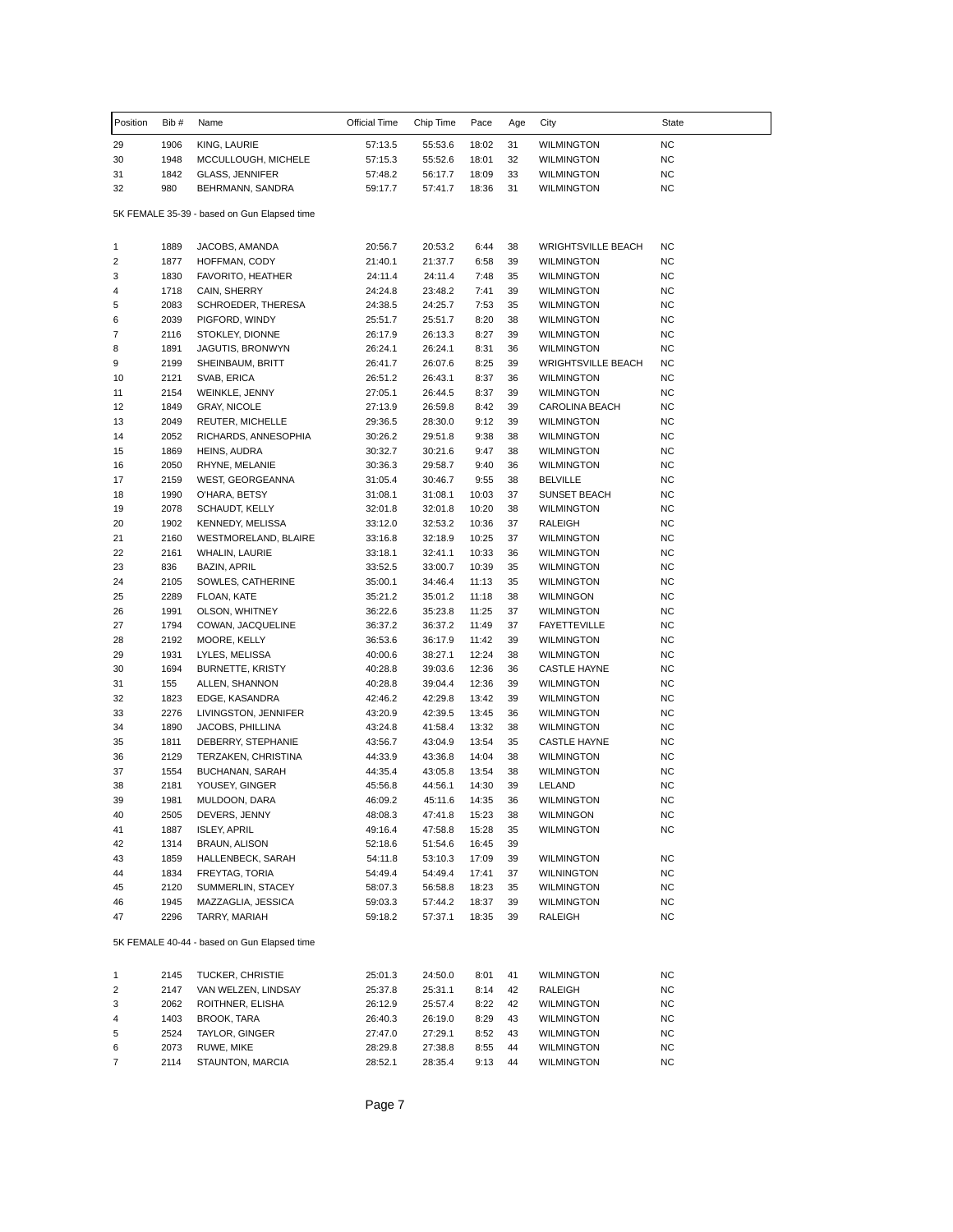| Position | Bib # | Name                                        | Official Time | Chip Time | Pace  | Age | City                      | State     |
|----------|-------|---------------------------------------------|---------------|-----------|-------|-----|---------------------------|-----------|
| 8        | 1046  | <b>BLOECH, JENNIFER</b>                     | 29:48.1       | 29:28.2   | 9:30  | 44  | <b>WILMINGTON</b>         | <b>NC</b> |
| 9        | 2253  | BAMMERT, MELANIE                            | 30:06.2       | 30:01.3   | 9:41  | 43  | <b>WILMINGTON</b>         | <b>NC</b> |
| 10       | 1997  | PAUL, LAURA                                 | 30:06.9       | 30:02.7   | 9:41  | 44  | <b>WRIGHTSVILLE BEACH</b> | <b>NC</b> |
| 11       | 2085  | <b>SCOTT, CHRISTIE</b>                      | 31:09.8       | 30:51.9   | 9:57  | 43  | CAROLINA BEACH            | <b>NC</b> |
| 12       | 1839  | GAINES, AMANDA                              | 31:45.5       | 31:26.1   | 10:08 | 41  | LELAND                    | NC        |
| 13       | 1803  | DAFFER, NICOLE                              | 32:04.0       | 31:09.2   | 10:03 | 44  | <b>WILMINGTON</b>         | <b>NC</b> |
| 14       | 1782  | CLOSE, DEBRA                                | 32:27.0       | 30:52.8   | 9:57  | 40  | LELAND                    | <b>NC</b> |
| 15       | 2131  | THOMAS, DANIELLE                            | 32:33.9       | 32:00.8   | 10:19 | 40  | <b>WILMINGTON</b>         | <b>NC</b> |
| 16       | 1848  | <b>GRAHAM, ROBIN</b>                        | 32:45.5       | 32:21.3   | 10:26 | 41  | <b>WILMINGTON</b>         | <b>NC</b> |
| 17       | 2055  | ROBERTS, GRETCHEN                           | 33:27.7       | 33:27.7   | 10:47 | 41  | <b>WILMINGTON</b>         | <b>NC</b> |
| 18       | 2103  | SORENSEN, HEATHER                           | 34:37.0       | 33:03.6   | 10:40 | 41  | <b>WILMINGTON</b>         | <b>NC</b> |
| 19       | 1895  | JOHNSON, TERRI                              | 35:16.8       | 34:44.0   | 11:12 | 42  | LELAND                    | NC        |
| 20       | 2295  | CICHOSKI, LYNN                              | 35:49.0       | 35:19.4   | 11:24 | 40  | <b>WILMINGON</b>          | <b>NC</b> |
| 21       | 2214  | THOMPSON, SHANNON                           | 36:21.8       | 35:36.3   | 11:29 | 44  | <b>WILMINGTON</b>         | <b>NC</b> |
| 22       | 1980  | MOTT, JENNIFER                              | 39:34.2       | 38:48.0   | 12:31 | 44  | <b>WILMINGTON</b>         | <b>NC</b> |
| 23       | 1900  | <b>KELLER, KRIS</b>                         | 40:22.5       | 39:32.2   | 12:45 | 41  | HAMPSTEAD                 | <b>NC</b> |
| 24       | 2205  | TART, MINDY                                 | 40:54.8       | 40:27.1   | 13:03 | 41  | <b>WILMINGTON</b>         | <b>NC</b> |
| 25       | 2104  | SOUTHERLAND, ANGIE                          | 43:24.8       | 43:24.8   | 14:00 | 41  | <b>WILMINGTON</b>         | <b>NC</b> |
| 26       | 1522  | BROWN, JODI                                 | 43:34.1       | 42:52.0   | 13:50 | 43  | LELAND                    | <b>NC</b> |
| 27       | 1911  | <b>KLASS, KIMBERLY</b>                      | 43:44.9       | 42:38.7   | 13:45 | 44  | CAROLINA BEACH            | <b>NC</b> |
| 28       | 173   | ANDERSON, LEIGH                             | 45:01.2       | 44:35.3   | 14:23 | 44  | <b>WILMINGTON</b>         | NC        |
| 29       | 2093  | SIMMS, KRISTI                               | 46:48.3       | 46:06.0   | 14:52 | 40  | <b>WILMINGTON</b>         | <b>NC</b> |
| 30       | 1813  | DIAZ-QUIROZ, ROSELINE                       | 53:13.6       | 52:45.0   | 17:01 | 43  | WILMINGTON                | <b>NC</b> |
| 31       | 1955  | MEGEE, MARY                                 | 54:49.6       | 54:12.7   | 17:29 | 43  | <b>WILMINGTON</b>         | <b>NC</b> |
| 32       | 2137  | TRAVAGLIA, JENNIFER                         | 58:48.6       | 57:30.4   | 18:33 | 43  | <b>WILMINGTON</b>         | NC        |
| 33       | 2516  | GUITE, NICOLE                               | 59:48.5       | 58:04.0   | 18:44 | 44  | WILMINGON                 | <b>NC</b> |
| 34       | 1810  | DAVIS, MOLLY                                | 1:03:53.2     | 1:02:14.9 | 20:05 | 43  | WILMINGTON                | <b>NC</b> |
|          |       | 5K FEMALE 45-49 - based on Gun Elapsed time |               |           |       |     |                           |           |
| 1        | 1908  | KITE, ANDREA                                | 23:00.2       | 22:56.0   | 7:24  | 48  | <b>WILMINGTON</b>         | <b>NC</b> |
| 2        | 634   | BARTHOLOW, DEBORAH                          | 23:22.6       | 23:19.8   | 7:31  | 49  |                           |           |
| 3        | 2047  | REED, CARRIE                                | 25:08.4       | 25:08.4   | 8:06  | 48  | WILMINGTON                | NC.       |
| 4        | 1818  | DOWNING, LIZ                                | 25:55.5       | 25:46.5   | 8:19  | 45  | <b>WILMINGTON</b>         | NC        |
| 5        | 2186  | SHEPPARD, BETH                              | 26:11.2       | 25:56.6   | 8:22  | 49  | <b>WILMINGTON</b>         | <b>NC</b> |
| 6        | 2086  | SCOTT, STEPHANIE                            | 27:12.3       | 27:12.3   | 8:46  | 48  | <b>WILMINGTON</b>         | <b>NC</b> |
| 7        | 1815  | DILLING, TAMMY                              | 27:30.8       | 27:30.8   | 8:52  | 47  | OAK ISLAND                | NC        |
| 8        | 1984  | NAPIER, CHERYL                              | 27:54.6       | 27:46.5   | 8:57  | 45  | LELAND                    | <b>NC</b> |
| 9        | 2065  | ROOKER, LORI                                | 28:28.0       | 28:02.8   | 9:03  | 48  | CASTLE HAYNE              | <b>NC</b> |
| 10       | 1836  | FRITZ, ANDREA                               | 28:40.6       | 28:17.3   | 9:07  | 49  | <b>HAMPSTEAD</b>          | <b>NC</b> |
| 11       | 2189  | JOHNSTON, ELIZABETH                         | 28:46.6       | 28:21.9   | 9:09  | 48  | <b>WILMINGTON</b>         | NC        |
| 12       | 2178  | <b>WILSON, KRIS</b>                         | 31:03.7       | 30:09.0   | 9:44  | 48  | <b>WILMINGTON</b>         | <b>NC</b> |
| 13       | 2059  | ROBERTS, VIC                                | 31:22.0       | 30:59.9   | 9:59  | 46  | <b>WRIGHTSVILLE BEACH</b> | NC        |
| 14       | 1809  | DAVIS, JENNIFER                             | 31:25.5       | 30:38.4   | 9:53  | 46  | <b>WILMINGTON</b>         | <b>NC</b> |
| 15       | 2126  | SZWARCKOP, CINDY                            | 33:53.0       | 33:35.7   | 10:50 | 48  | RALEIGH                   | <b>NC</b> |
| 16       | 1775  | CAZIER, EUNKYUNG                            | 34:54.3       | 34:50.7   | 11:14 | 45  | <b>WILMINGTON</b>         | <b>NC</b> |
| 17       | 1260  | BOYER, CARRIE                               | 36:26.8       | 36:03.4   | 11:38 | 46  | CAROLINA BEACH            | <b>NC</b> |
| 18       | 1777  | CHEATHAM, CARRIE                            | 37:05.3       | 37:05.3   | 11:58 | 47  | <b>WILMINGTON</b>         | <b>NC</b> |
| 19       | 2067  | ROWLETT, AMY                                | 37:57.6       | 37:53.4   | 12:13 | 46  | WILMINGTON                | <b>NC</b> |
| 20       | 2079  | SCHIZZANO, PATRICIA                         | 39:08.0       | 38:14.5   | 12:20 | 45  | WILMINGTON                | <b>NC</b> |
| 21       | 2179  | WINSTEAD, ALEXA                             | 40:23.0       | 39:46.3   | 12:50 | 45  | WILMINGTON                | <b>NC</b> |
| 22       | 1792  | COOPER, COLEMAN                             | 41:30.2       | 40:32.0   | 13:05 | 45  | <b>WRIGHTSVILLE BEACH</b> | <b>NC</b> |
| 23       | 1800  | DAAB, KIRSTEN                               | 42:57.7       | 41:18.2   | 13:19 | 45  | <b>WILMINGTON</b>         | NC.       |
| 24       | 1700  | BUTLER, DAWN                                | 53:15.9       | 52:36.6   | 16:58 | 45  | <b>SENOIA</b>             | GA        |
| 25       | 2040  | PSIKULA, STACEY                             | 55:17.3       | 54:27.5   | 17:34 | 46  | <b>WILMINGTON</b>         | <b>NC</b> |
| 26       | 304   | ARGO, TANYA                                 | 55:19.5       | 53:34.4   | 17:17 | 45  | WILMINGTON                | <b>NC</b> |
| 27       | 1780  | CLEM, AMY PARKER                            | 56:49.3       | 55:16.5   | 17:50 | 47  | WILMINGTON                | <b>NC</b> |
| 28       | 1868  | <b>HEADRICK, KAREN</b>                      | 57:40.1       | 56:24.3   | 18:12 | 45  | WILMINGTON                | NC.       |
| 29       | 1845  | GODWIN, FRANCIE                             | 57:48.9       | 56:21.9   | 18:11 | 46  | WILMINGTON                | <b>NC</b> |
| 30       | 1797  | CROOM, SUSAN                                | 59:06.8       | 57:38.7   | 18:35 | 46  | WILMINGTON                | <b>NC</b> |
| 31       | 54    | ALBRIGHT, CHERIE                            | 1:08:21.3     | 1:07:42.1 | 21:50 | 46  | <b>WILMINGTON</b>         | NC.       |

5K FEMALE 50-54 - based on Gun Elapsed time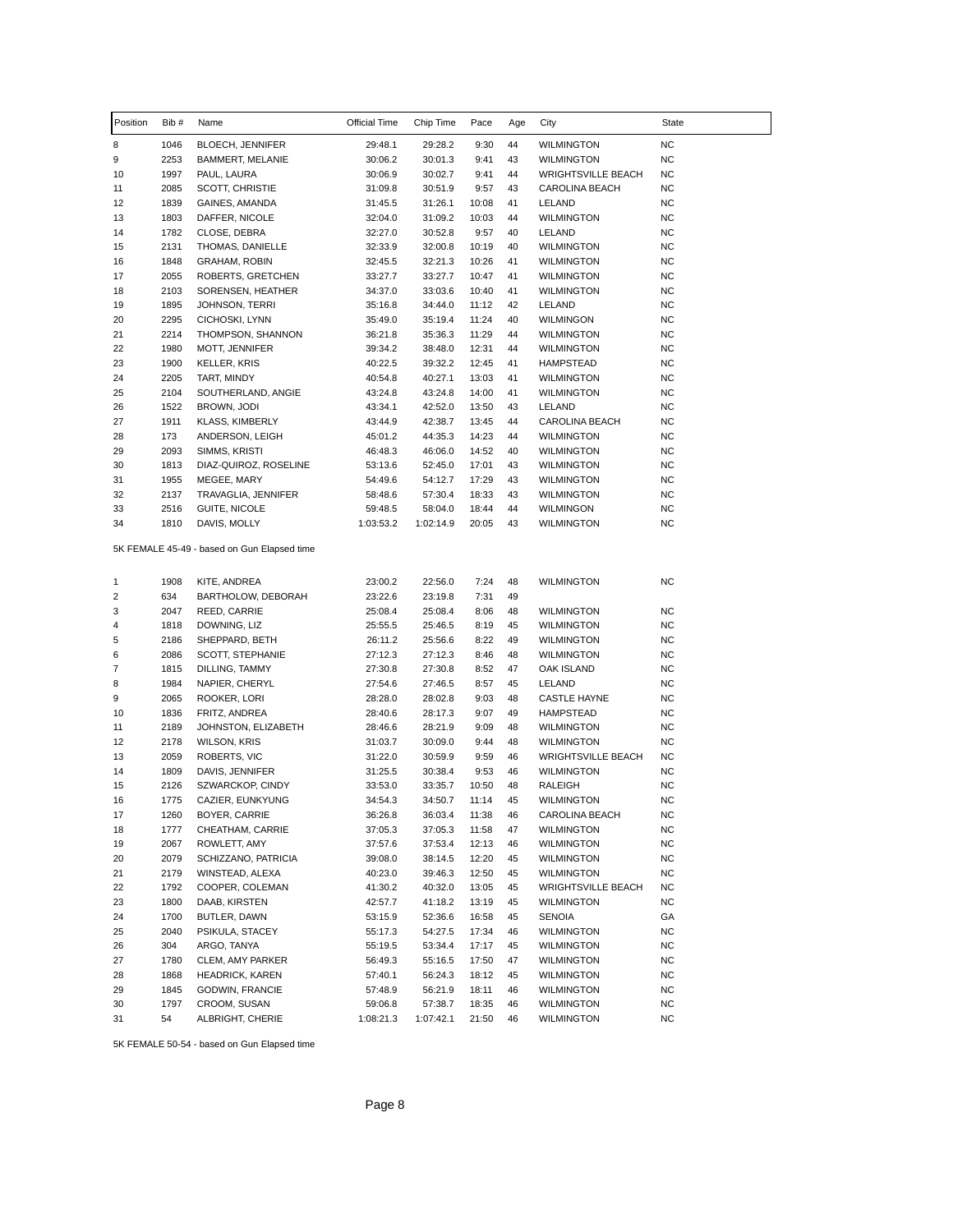| Position | Bib #        | Name                                        | Official Time      | Chip Time          | Pace           | Age      | City                                           | State                  |
|----------|--------------|---------------------------------------------|--------------------|--------------------|----------------|----------|------------------------------------------------|------------------------|
| 1        | 2169         | WILLIAMS, ALECIA                            | 23:17.9            | 23:17.9            | 7:31           | 53       | <b>WILMINGTON</b>                              | <b>NC</b>              |
| 2        | 2292         | COON, ANN                                   | 25:24.6            | 25:24.6            | 8:12           | 50       | <b>WILMINGON</b>                               | <b>NC</b>              |
| 3        | 1938         | MARSHALL, SUSAN                             | 25:59.9            | 25:53.1            | 8:21           | 51       | <b>WILMINGTON</b>                              | <b>NC</b>              |
| 4        | 1798         | CRUSE, JACKIE                               | 27:02.7            | 26:50.7            | 8:39           | 50       | <b>CASTLE HAYNE</b>                            | NC                     |
| 5        | 1925         | LEBLANC, NAOMI                              | 28:41.0            | 28:35.8            | 9:13           | 50       | <b>WILMINGTON</b>                              | NC                     |
| 6        | 2286         | PARKER, DIANE                               | 28:51.1            | 28:46.2            | 9:17           | 51       | <b>WILMINGON</b>                               | <b>NC</b>              |
| 7        | 2091         | SHOLAR, KIM                                 | 30:58.0            | 30:40.6            | 9:54           | 53       | <b>WILMINGTON</b>                              | <b>NC</b>              |
| 8        | 1915         | KUTROW, BLAIR                               | 31:34.9            | 31:34.9            | 10:11          | 54       | <b>WIRGHTSVILLE BEACH</b>                      | NC                     |
| 9        | 2166         | WILBUR, AMI                                 | 31:40.7            | 31:26.3            | 10:08          | 53       | <b>WILMINGTON</b>                              | NC                     |
| 10       | 1769         | CARR, BONITA                                | 32:20.7            | 32:05.6<br>32:35.8 | 10:21          | 54       | WILMINGTON                                     | NC                     |
| 11       | 2096<br>2227 | SMITH, BETH                                 | 32:58.7            |                    | 10:31          | 52       | <b>CASTLE HAYNE</b>                            | <b>NC</b>              |
| 12<br>13 | 643          | ADCOCK, SHARON<br><b>BASSON, GRETHA</b>     | 32:59.0<br>36:31.0 | 32:14.2<br>35:35.8 | 10:24<br>11:29 | 51<br>50 | <b>HOLLY SPRINGS</b><br><b>WILMINGTON</b>      | NC<br>NC               |
| 14       | 2174         | WILLIAMS, LORI                              | 37:59.7            | 37:52.8            | 12:13          | 54       | WILMINGTON                                     | <b>NC</b>              |
| 15       | 1904         | <b>KESLER, TERESA</b>                       | 38:37.0            | 37:40.5            | 12:09          | 54       | <b>WILMINGTON</b>                              | <b>NC</b>              |
| 16       | 1816         | DIXON, SUZANNE                              | 38:37.2            | 37:39.5            | 12:09          | 52       | <b>GREENVILLE</b>                              | NC                     |
| 17       | 1841         | GEORGE, JULIANN                             | 41:18.3            | 40:57.6            | 13:13          | 54       | <b>BURGAW</b>                                  | <b>NC</b>              |
| 18       | 1992         | PARKER, ELLEN                               | 42:29.8            | 42:09.8            | 13:36          | 54       | <b>WILMINGTON</b>                              | <b>NC</b>              |
| 19       | 1875         | HILL, TERRY                                 | 42:55.3            | 42:32.0            | 13:43          | 52       | <b>CURRIE</b>                                  | <b>NC</b>              |
| 20       | 1873         | HIGH, BETH                                  | 43:55.0            | 43:41.2            | 14:05          | 53       | WILMINGTON                                     | <b>NC</b>              |
| 21       | 900          | <b>BEST, LOURDES</b>                        | 43:56.0            | 43:42.6            | 14:06          | 50       | <b>HAMPSTEAD</b>                               | NC                     |
| 22       | 2247         | <b>GREEN, RILLIA</b>                        | 45:17.0            | 44:45.7            | 14:26          | 52       | <b>WILMINGTON</b>                              | <b>NC</b>              |
| 23       | 2273         | SNOW, DAPHNE                                | 46:09.5            | 45:50.5            | 14:47          | 54       | <b>WILMINGTON</b>                              | <b>NC</b>              |
| 24       | 2509         | KOBALLA, CHERYL                             | 47:32.9            | 46:53.9            | 15:07          | 54       | <b>WRIGHTSVILLE BEACH</b>                      | NC                     |
| 25       | 2282         | COLANTUONO, VIRGINIA                        | 48:04.5            | 46:15.8            | 14:55          | 51       | <b>WILMINGON</b>                               | NC                     |
| 26       | 982          | BERNSTEIN, ELIZABETH                        | 51:42.3            | 50:43.2            | 16:22          | 54       | RALEIGH                                        | <b>NC</b>              |
| 27       | 2148         | VANN, BEVERLY                               | 54:27.4            | 54:27.4            | 17:34          | 52       | <b>WILMINGTON</b>                              | NC                     |
| 28       | 2124         | SWARTZ, BRENDA                              | 54:45.9            | 54:24.7            | 17:33          | 54       | <b>WILMINGTON</b>                              | NC                     |
| 29       | 2113         | STANDAERT, RENEE                            | 56:54.0            | 55:13.3            | 17:49          | 52       | LELAND                                         | NC                     |
| 30       | 1003         | BLAINE, JEANNETTE                           | 57:42.9            | 56:23.5            | 18:11          | 50       | <b>WILMINGTON</b>                              | NC                     |
| 31       | 1453         | BROOKMAN, PAT                               | 58:57.6            | 58:57.6            | 19:01          | 54       | <b>WILMINGTON</b>                              | <b>NC</b>              |
|          |              | 5K FEMALE 55-59 - based on Gun Elapsed time |                    |                    |                |          |                                                |                        |
| 1        | 2217         | BOYD, DIANE                                 | 23:39.2            | 23:39.2            | 7:38           | 55       | <b>WILMINGTON</b>                              | <b>NC</b>              |
| 2        | 1764         | CAMMACK, KATHERINE                          | 28:51.8            | 28:18.6            | 9:08           | 55       | <b>WILMINGTON</b>                              | <b>NC</b>              |
| 3        | 33           | ABRIGO, VICKI                               | 29:23.4            | 29:23.4            | 9:29           | 56       | <b>BURGAW</b>                                  | NC                     |
| 4        | 1789         | COLEMAN, JANET                              | 32:02.8            | 31:18.9            | 10:06          | 57       | WILMINGTON                                     | NC                     |
| 5        | 1876         | HODGSON, TRACEY                             | 32:11.2            | 31:53.2            | 10:17          | 58       | WILMINGTON                                     | <b>NC</b>              |
| 6        | 1996         | PARRISH, CINDY                              | 35:39.2            | 35:30.3            | 11:27          | 55       | <b>WRIGHTSVILLE BEACH</b>                      | <b>NC</b>              |
| 7        | 1994         | PARKER, KATHY                               | 36:27.1            | 36:08.7            | 11:39          | 55       | WILMINGTON                                     | NC                     |
| 8        | 1863         | HARRIS, JANE                                | 36:35.7            | 36:01.3            | 11:37          | 55       | <b>WILMINGTON</b>                              | NC                     |
| 9        | 2173         | WILLIAMS, JUDY                              | 36:38.8            | 35:46.4            | 11:32          | 59       | WILMINGTON                                     | NC                     |
| 10       | 2042         | PUNG, JANET                                 | 37:19.5            | 36:58.6            | 11:55          | 57<br>57 | <b>GREENVILLE</b>                              | <b>NC</b><br>TX        |
| 11       | 1870         | HENDRICKS, ANGELA                           | 46:55.4            | 46:29.7            | 14:59          |          | <b>DALLAS</b>                                  | <b>NC</b>              |
| 12<br>13 | 491<br>2281  | <b>BABISS, PAULA</b><br>BRANDON, TERESA     | 47:23.3<br>48:04.6 | 45:43.9<br>46:15.4 | 14:45<br>14:55 | 59<br>55 | <b>WILMINGTON</b><br><b>WRIGHTSVILLE BEACH</b> | <b>NC</b>              |
| 14       | 1916         | LABREE, LAURA                               | 53:13.0            | 52:46.0            | 17:01          | 55       | HAMPSTEAD                                      | <b>NC</b>              |
| 15       | 2074         | SALEM, SUSAN                                | 54:29.8            | 53:18.2            | 17:12          | 58       | <b>HOLLY RIDGE</b>                             | <b>NC</b>              |
| 16       | 2000         | PHILLIPS, MYRTLE                            | 55:34.9            | 54:41.0            | 17:38          | 56       | LELAND                                         | NC.                    |
| 17       | 1796         | CREASY, SUSAN                               | 58:51.3            | 57:39.9            | 18:36          | 57       |                                                |                        |
| 18       | 1949         | MCKEON, CAMILLE                             | 59:08.0            | 57:46.0            | 18:38          | 58       | WILMINGTON                                     | NC.                    |
|          |              | 5K FEMALE 60+ - based on Gun Elapsed time   |                    |                    |                |          |                                                |                        |
|          | 1914         | <b>KRUPP, KRIS</b>                          |                    | 25:08.1            | 8:06           | 61       | SOUTHPORT                                      | NC                     |
| 1<br>2   | 2208         | WILLIAMSON, TINA                            | 25:16.5<br>26:02.7 | 25:49.1            | 8:20           | 63       | WILMINGTON                                     | NC                     |
| 3        |              | BILLINAS, JACQUELINE                        |                    |                    |                | 66       |                                                | NC                     |
|          | 2246         |                                             | 26:12.9            | 25:56.8            | 8:22           |          | WILMINGTON                                     |                        |
| 4        | 1899         | KEENAN, PAMELA                              | 26:36.9            | 26:30.1            | 8:33           | 61       | WILMINGTON                                     | <b>NC</b>              |
| 5<br>6   | 2177         | WILSON, DIANNA                              | 31:02.5            | 30:22.5            | 9:48           | 61<br>60 | GRAHAM                                         | <b>NC</b><br><b>NC</b> |
| 7        | 2076<br>1487 | SCHARPER, LAURA<br>BROWER, BARBARA          | 31:25.2<br>33:52.6 | 31:25.2<br>33:00.1 | 10:08<br>10:39 | 63       | SOUTHPORT<br>TROY                              | OH                     |
| 8        | 2155         | WEISZ, PATTY                                | 38:02.3            | 37:09.8            | 11:59          | 62       | <b>WINSTON SALEM</b>                           | NC                     |
| 9        | 2267         | CAMPBLA, KELLY                              | 38:56.4            | 38:23.9            | 12:23          | 63       | <b>WILMINGTON</b>                              | <b>NC</b>              |
|          |              |                                             |                    |                    |                |          |                                                |                        |